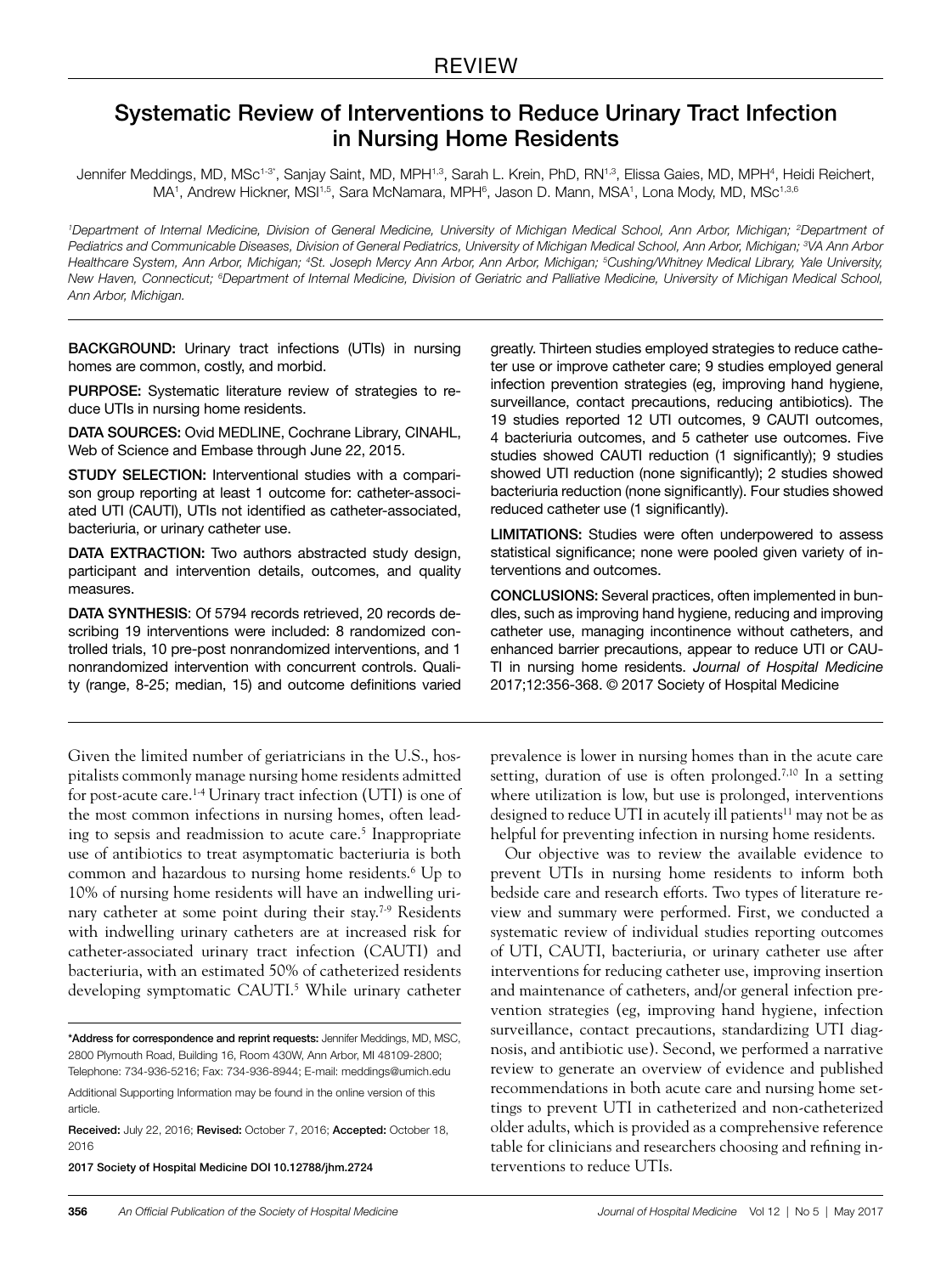## METHODS

The systematic review was performed according to the criteria of the Preferred Reporting Items for Systematic Reviews and Meta-Analysis recommendations. The protocol was registered at the PROSPERO International Prospective Register of Systematic Reviews, (CRD42013005787). The narrative review was performed using the articles obtained from the systematic search and a targeted literature review by topic for a comprehensive list of interventions, including other interventions summarized in published reviews and guidelines.

## Eligibility Criteria Review

*Study Design.* To address the breadth and depth of literature available to inform interventions to prevent UTI in nursing homes, broad eligibility criteria were applied with the expectation of varied designs and outcomes. All included studies for the systematic review were published manuscripts reporting a comparison group. We included randomized controlled trials as well as nonrandomized trials (pretest/posttest, with or without concurrent or nonconcurrent controls), with any duration of postintervention follow-up. Observational and retrospective studies were excluded.

*Participants.* We were interested in interventions and outcomes reported for nursing homes, defined as facilities providing short-stay skilled nursing care and/or rehabilitation, as well as long-term care. We also included evidence derived from rehabilitation facilities and spinal cord injury programs focused on reducing CAUTI risk for chronically catheterized residents. We excluded long-term acute care hospitals, hospice, psychiatric/mental health facilities, pediatric, and community dwelling/outpatient settings.

*Interventions.* We included interventions involving urinary catheter use such as improving appropriate use, aseptic placement, maintenance care, and prompting removal of unnecessary catheters. We included infection prevention strategies with a particular interest in hand hygiene, barrier precautions, infection control strategies, infection surveillance, use of standardized infection definitions, and interventions to improve antibiotic use. We included single and multiple interventions.

## *Outcomes*

1. Healthcare-associated urinary tract infection: UTI occurring after admission to a healthcare facility, not identified specifically as catheter-associated. We categorized UTI outcomes with as much detail as provided, such as whether the reported outcome included only noncatheter-associated UTIs, the time required after admission (eg, more than 2 days), and whether the UTIs were defined by only laboratory criteria, clinically diagnosed infections, symptomatic, or long-term care specific surveillance definitions.

2. Catheter-associated urinary tract infection: UTI occurring in patients during or immediately after use of a urinary catheter. We noted whether CAUTI was defined by laboratory criteria, clinical symptoms, provider diagnosis, or antimicrobial treatment for case identification. We were primarily interested in CAUTI developing after placing an

indwelling urinary catheter, commonly known as a Foley, but also in CAUTI occurring with other catheter types such as intermittent straight catheters, external or "condom" catheters, and suprapubic catheters.

3. Bacteriuria: We included the laboratory-based definition of bacteriuria as an outcome to include studies that reduced asymptomatic bacteriuria.

4. Urinary catheter use measures*:* This includes measures such as urinary catheter utilization ratios (catheter-days/patient-days), prevalence of urinary catheter use, or percentage of catheters with an appropriate indication.

*Study Characteristics for Inclusion.* Our systematic search included published papers in the English language. We did not exclude studies based on the number of facilities included or eligible, residents/patients included (based on age, gender, catheter use or type, or antibiotic use), intervention details, study withdrawal, loss to follow-up, death, or duration of pre-intervention and postintervention phases.

## Data Sources and Searches

The following data sources were searched: Ovid MEDLINE (1950 to June 22, 2015), Cochrane Library via Wiley (1960 to June 22, 2015), CINAHL (1981 to June 22, 2015), Web of Science (1926 to June 22, 2015), and Embase.com (1946 to June 22, 2015). Two major systematic search strategies were performed for this review (Figure). Systematic search 1 was designed broadly using all data sources described above to identify interventions aimed at reducing all UTI events (defined under "*Outcomes"* above) or urinary catheter use (all types), focusing on interventions evaluated in nursing homes. Systematic search 2 was conducted in Ovid MED-LINE to identify studies to reduce UTI events or urinary catheter use measures for patients with a history of longterm or chronic catheter use, including nursing homes and other post-acute care settings such as rehabilitation units or hospitals and spinal cord injury programs, which have large populations of patients with chronic catheter needs. To inform the completeness of the broader systematic searches, supplemental systematic search strategies were performed for specific topics including hydration (supplemental search 1), published work by nursing home researchers known to the authors (supplemental search 2), and contact precautions (supplemental search 3). Search 1 is available at http://www.crd.york.ac.uk/PROSPERO/display\_record.asp?ID=CRD42013005787. Full search strategies for search 2 and supplemental searches are available upon request.

## Study Selection

One author performed an initial screen of all records retrieved by the systematic searches by title and abstract and applied the initial exclusions (eg, non-human, no outcomes of interest), identified duplicate records, and assigned potentially relevant studies into groups such as review articles, epidemiology, interventions, and articles requiring further text review before categorization (Figure). After initial screening, Dr. Meddings reviewed the records by title/abstract. Reference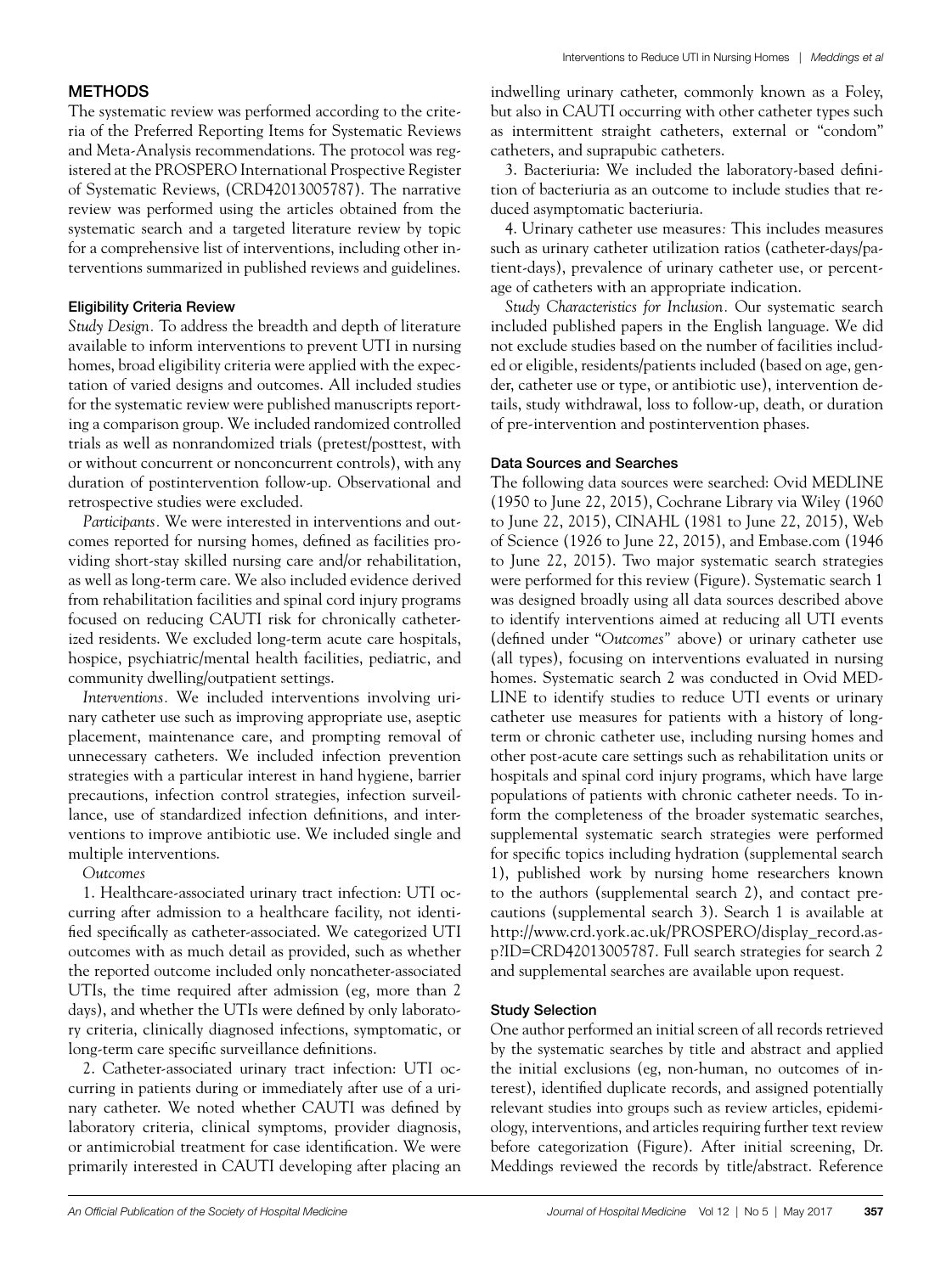

FIG. Study Flow Diagram.

NOTE: Abbreviations: CAUTI, catheter-associated urinary tract infection; NH, nursing home; UTI, urinary tract infection.

lists were reviewed for potential articles for inclusion. Fulltext article review informed the selection of those for dual abstraction and quality scoring performed by 2 authors, with discrepancies resolved by a third author. We requested additional information from authors from whom our search had generated only an abstract or brief report, or when additional information such as pre-intervention data was needed.<sup>12-18</sup>

## Data Extraction and Quality Assessment

Relevant data regarding study design, participants, inclusion/ exclusion criteria, outcomes, and quality criteria were abstracted independently by 2 authors. Methodological quality scores were assigned using a modification of the Quality index checklist developed by Downs and Black appropriate for assessing both randomized and nonrandomized studies of healthcare interventions.<sup>19</sup> We also reviewed study funding sources and other potential quality concerns.

## Data Analysis

Due to large trial heterogeneity among these studies about interventions and outcomes reported, outcome data could not be combined into summary measures for meta-analysis to give overall estimates of treatment effects.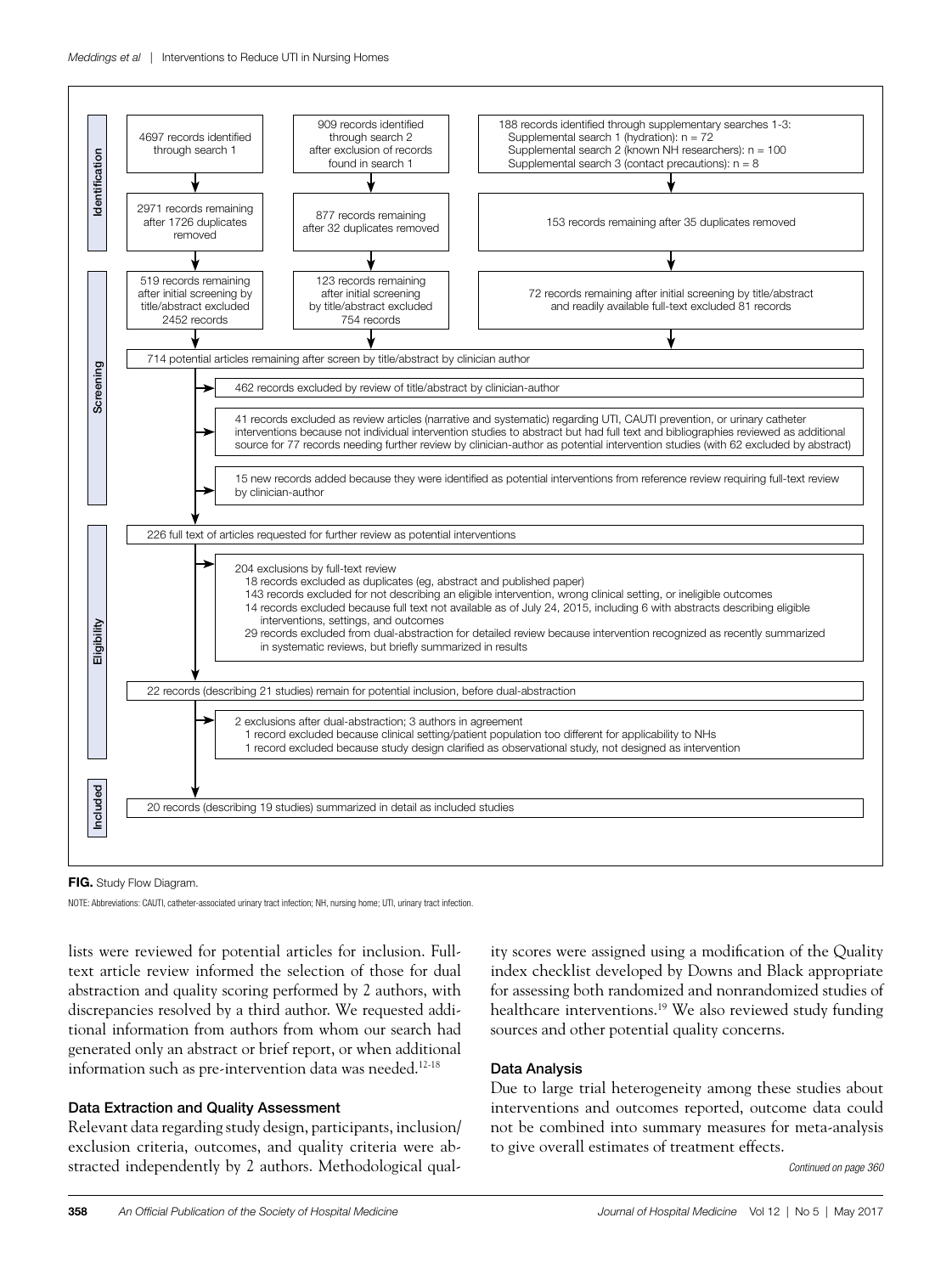|                                                                                                                                     |                                                                                                                                                               |                                                                                                      | Interventions to Reduce UTI, CAUTI or Urinary Catheter Use <sup>a</sup>                                                                                                                    | Reported                                                                                               |                                                                                                                                                                                                                                                        |                           |
|-------------------------------------------------------------------------------------------------------------------------------------|---------------------------------------------------------------------------------------------------------------------------------------------------------------|------------------------------------------------------------------------------------------------------|--------------------------------------------------------------------------------------------------------------------------------------------------------------------------------------------|--------------------------------------------------------------------------------------------------------|--------------------------------------------------------------------------------------------------------------------------------------------------------------------------------------------------------------------------------------------------------|---------------------------|
|                                                                                                                                     |                                                                                                                                                               | Participants/Setting                                                                                 | Strategies to reduce or                                                                                                                                                                    | Infection prevention                                                                                   |                                                                                                                                                                                                                                                        | Outcomes                  |
| First Author, Year, Country                                                                                                         | <b>Study Design</b>                                                                                                                                           | Total N if provided                                                                                  | improve catheter use                                                                                                                                                                       | strategies                                                                                             | Other strategies                                                                                                                                                                                                                                       | <b>Types</b> <sup>b</sup> |
| Studies including participants who could be with or without urinary catheterization (ie, not limited to catheterized patients only) |                                                                                                                                                               |                                                                                                      |                                                                                                                                                                                            |                                                                                                        |                                                                                                                                                                                                                                                        |                           |
| Ahlbrecht, 1999, U.S. <sup>20</sup>                                                                                                 | Pre-post NRT                                                                                                                                                  | Residents of a 220-bed<br>community nursing home                                                     | Maintenance                                                                                                                                                                                | Antibiotic review, hand<br>hygiene, infection control,<br>standardize UTI diagnosis,<br>surveillance   | Improve resident/patient<br>hygiene                                                                                                                                                                                                                    | UTI                       |
| Brownhill, 2013, United<br>Kingdom <sup>15</sup>                                                                                    | Pre-post NRT                                                                                                                                                  | Residents of 47 care<br>homes                                                                        | Maintenance, catheter se-<br>curement, standard supplies,<br>incontinence care, other:<br>more leg/night bag sizes,<br>improve urine sampling                                              | Antibiotic use review,<br>standard UTI diagnosis<br>definitions                                        | Programs to reduce falls and UTI, CAUTI<br>pressure ulcers                                                                                                                                                                                             |                           |
| Cools, 1988, The Netherlands <sup>21</sup>                                                                                          | Pre-post NRT                                                                                                                                                  | 320-bed skilled nursing<br>facility                                                                  | Appropriate indications,<br>prompt removal, inconti-<br>nence care                                                                                                                         | Antibiotic guide, hand<br>hygiene, infection control,<br>standardize UTI definitions,<br>surveillance. | Weekly data and new<br>patient review by physicians;<br>improve ventilation by chairs,<br>exercise, physiotherapy                                                                                                                                      | UTI, catheter use         |
| Fendler, 2002, U.S. <sup>22</sup>                                                                                                   | NRT with concurrent<br>internal and external<br>controls                                                                                                      | Residents of a 275-bed<br>extended care facility<br>providing rehabilitation<br>and subacute care    | None specified                                                                                                                                                                             | Hand hygiene                                                                                           | None specified                                                                                                                                                                                                                                         | CAUTI                     |
| Klay, 2005, U.S. <sup>23</sup>                                                                                                      | Pre-post NRT of same<br>patients                                                                                                                              | 42 female residents with<br>urinary incontinence in<br>1 extended care facility                      | Incontinence care                                                                                                                                                                          | None specified                                                                                         | Family education on<br>incontinence                                                                                                                                                                                                                    | UTI                       |
| Lin, 2013, Taiwan <sup>24</sup>                                                                                                     | Pre-post NRT with<br>external controls                                                                                                                        | Incontinent residents of<br>6 nursing homes                                                          | None specified                                                                                                                                                                             | None specified                                                                                         | Increase hydration                                                                                                                                                                                                                                     | Bacteriuria               |
| McConnell, 1984, U.S. <sup>25</sup>                                                                                                 | Pre-post NRT                                                                                                                                                  | 102 residents of nursing<br>home                                                                     | Appropriate indications,<br>prompt removal<br>Incontinence care                                                                                                                            | None specified                                                                                         | Increase hydration, ambula-<br>tion program                                                                                                                                                                                                            | UTI                       |
| Mentes, 2003, U.S. <sup>26</sup>                                                                                                    | RCT-cluster (random-<br>ized at facility level)                                                                                                               | 42 elderly residents from<br>4 nursing homes (2 VA<br>nursing homes, 2 com-<br>munity nursing homes) | None specified                                                                                                                                                                             | None specified                                                                                         | Increase hydration                                                                                                                                                                                                                                     | UTI                       |
| Miller, 2014, U.S. <sup>27</sup>                                                                                                    | Pre-post NRT panel<br>survey of stratified<br>proportionate random<br>sample of nursing<br>directors and admin-<br>istrators compared to<br>resident outcomes | 824 nursing homes in<br>large study on implemen-<br>tation of culture change<br>between 2005-2010    | Comprehensive "culture<br>change program" anticipated<br>to improve measures includ-<br>ing percentage on bladder<br>training programs and<br>reduction of UTI events                      | None specified                                                                                         | Introduction of "culture<br>change practices," as quan-<br>tified by a culture change<br>practice score reflecting<br>3 domains: nursing home<br>environment, resident-cen-<br>tered care involving bladder<br>training programs, staff<br>empowerment | UTI                       |
| Stuart, 2015, Australia <sup>28</sup>                                                                                               | Pre-post NRT                                                                                                                                                  | Residents in 2 urban aged<br>care facilities; 130 beds                                               | None specified                                                                                                                                                                             | Nurse-led antibiotic stew-<br>ardship program, infection<br>control, and surveillance<br>programs      | Nurse-physician commu-<br>nications about antibiotics<br>and data                                                                                                                                                                                      | UTI                       |
| Van Gaal, 2011, The Nether-<br>lands <sup>29,30</sup>                                                                               | RCT-cluster (random-<br>ized at ward level)                                                                                                                   | 392 residents from 10<br>wards in 6 nursing homes                                                    | Hand hygiene/gloves for<br>catheter/bag contact,<br>appropriate indications,<br>standard catheter supplies,<br>maintenance, catheter se-<br>curement, prompt removal,<br>incontinence care | Surveillance                                                                                           | Fall, pressure ulcer, UTI<br>prevention programs with<br>nurse education/feedback                                                                                                                                                                      | UTI<br>Catheter use       |
| Yeung, 2011, China <sup>31</sup>                                                                                                    | RCT-cluster (random-<br>ized at facility level),<br>unblended                                                                                                 | 1268 elderly residents in<br>6 nursing homes                                                         | None specified                                                                                                                                                                             | Hand hygiene                                                                                           | None specified                                                                                                                                                                                                                                         | UTI                       |
| Studies including only catheterized participants or in settings where very high urinary catheterization rates expected              |                                                                                                                                                               |                                                                                                      |                                                                                                                                                                                            |                                                                                                        |                                                                                                                                                                                                                                                        |                           |
| Darouiche, 2006, U.S. <sup>32</sup>                                                                                                 | <b>RCT</b><br>single-blind                                                                                                                                    | 127 adults with spinal<br>cord injury with long-term<br>indwelling catheters, 4<br>hospitals         | Catheter securement by<br>StatLock device (C.R. Bard,<br>Inc., Covington, Georgia)                                                                                                         | None specified                                                                                         | None specified                                                                                                                                                                                                                                         | CAUTI                     |
| Evans, 2013, U.S. <sup>33</sup>                                                                                                     | Pre-post NRT                                                                                                                                                  | 22 VA acute care spinal<br>cord injury units                                                         | None specified                                                                                                                                                                             | MRSA bundle of surveillance,<br>contact precautions, hand<br>hygiene                                   | Institutional culture change                                                                                                                                                                                                                           | UTI                       |

TABLE 1. Characteristics of Included Studies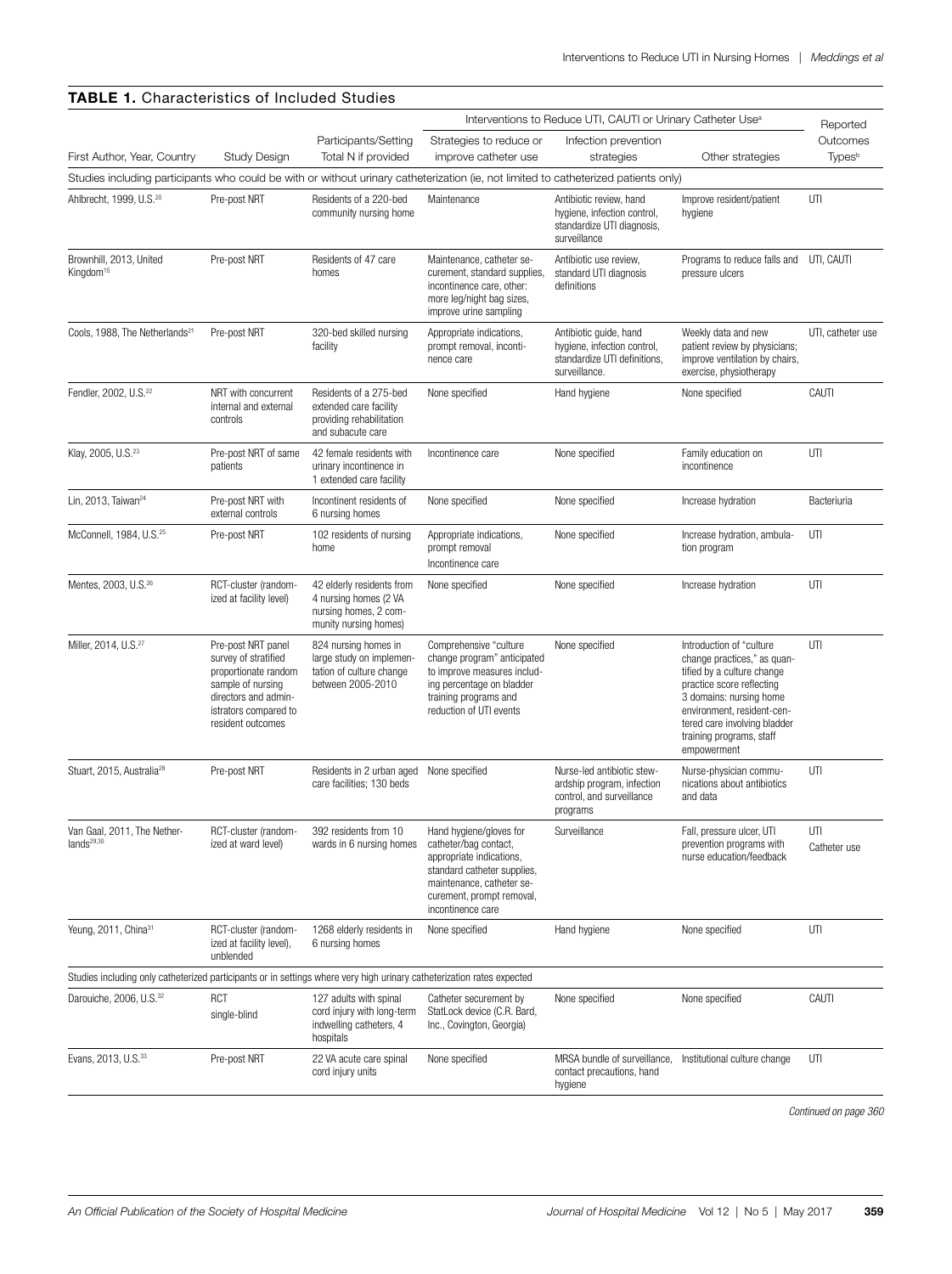## TABLE 1. Characteristics of Included Studies (continued)

|                                                                                                                               | Interventions to Reduce UTI, CAUTI or Urinary Catheter Use <sup>a</sup> |                                                                                                                                         |                                                                                                                  |                                                                                                                                                                                                    | Reported                |                                                                      |
|-------------------------------------------------------------------------------------------------------------------------------|-------------------------------------------------------------------------|-----------------------------------------------------------------------------------------------------------------------------------------|------------------------------------------------------------------------------------------------------------------|----------------------------------------------------------------------------------------------------------------------------------------------------------------------------------------------------|-------------------------|----------------------------------------------------------------------|
| First Author, Year, Country                                                                                                   | <b>Study Design</b>                                                     | Participants/Setting<br>Total N if provided                                                                                             | Strategies to reduce or<br>improve catheter use                                                                  | Infection prevention<br>strategies                                                                                                                                                                 | Other strategies        | Outcomes<br><b>Types</b> <sup>b</sup>                                |
| Mody, 2015, U.S. <sup>34</sup>                                                                                                | RCT-cluster (random-<br>ized at facility level)                         | 418 residents with devic-<br>es (catheters or feeding<br>tubes) in 12 community<br>nursing homes                                        | Hand hygiene promotion<br>including gown/gloves when<br>working with indwelling<br>devices                       | Standardize UTI diagnosis,<br>hand hygiene/gown/gloves<br>with morning/evening patient<br>care, splashing activity,<br>MDRO-active surveillance.<br>pre-emptive barrier precau-<br>tions if device | Staff program education | CAUTI                                                                |
| Priefer, 1982, U.S. <sup>35</sup>                                                                                             | <b>RCT</b>                                                              | 17 male residents with<br>indwelling catheters in 1<br>VA nursing home                                                                  | Scheduled catheter change<br>(monthly + for block/infec-<br>tion) compared to change<br>only for block/infection | None specified                                                                                                                                                                                     | None specified          | CAUTI                                                                |
| Saint, 2006, U.S. 36                                                                                                          | <b>RCT</b><br>unblinded                                                 | 75 men $>40$ years<br>requiring a urinary<br>collection device in 1 VA<br>hospital's units (medicine,<br>neuro, rehab, nursing<br>home) | Condom catheterization vs.<br>indwelling Foley catheter-<br>ization                                              | None specified                                                                                                                                                                                     | None specified          | Bacteriuria, and<br>composite of<br>bacteriuria or<br>CAUTI or death |
| Suardi, 2001, Italy <sup>37</sup>                                                                                             | Pre-post NRT, for<br>same patients                                      | 20 spinal cord injury<br>rehab patients with neu-<br>rogenic bladder with inter-<br>mittent catheterization                             | Time-volume dependent<br>catheterization using bladder<br>scanner                                                | None specified                                                                                                                                                                                     | None specified          | Catheter use                                                         |
| Tang, 2006, China <sup>38</sup><br>$\mathbf{1}$ $\mathbf{1}$ $\mathbf{1}$ $\mathbf{1}$ $\mathbf{1}$ $\mathbf{1}$ $\mathbf{1}$ | <b>RCT</b>                                                              | 81 females with urinary<br>retention in geriatric<br>rehab ward                                                                         | Comparing intermittent vs.<br>indwelling catheters, bladder<br>scan protocol                                     | None specified                                                                                                                                                                                     | None specified          | CAUTI,<br>bacteriuria                                                |

a Supplemental Table 2 provides details of the interventions, duration of study, and measure collection details.

b UTI: urinary tract infection not identified specifically as catheter-associated; bacteriuria: bacteriuria, not otherwise identified as UTI or CAUTI; outcome results provided in Table 2.

NOTE: Abbreviations: CAUTI: catheter-associated urinary tract infection; MDRO, multidrug resistant organism; MRSA, methicillin-resistant Staphylococcus aureus; NRT, nonrandomized trial; RCT, randomized controlled trial; VA

## RESULTS

## Systematic Search Results and Study Selection

As detailed in the study flow diagram (Figure), 5794 total records were retrieved by systematic search 1 (4697 studies), search 2 (909 studies), and supplemental searches (188 studies). Hand searching of reference lists of 41 reviews (including narrative and systematic reviews) yielded 77 additional studies for consideration. Twenty-nine records on interventions that were the focus of systematic reviews, including topics of cranberry use, catheter coatings, antimicrobial prophylaxis, washout/irrigation strategies, and sterile versus clean intermittent straight catheterization, were excluded from dual abstraction. Two records were excluded after team discussion of the dual-abstraction results, because 1 study did not meet criteria as an intervention study and 1 study's setting was not applicable in nursing homes. A total of 20 records15,20-38 (in which 19 studies were described) were selected for final inclusion for detailed assessment and reporting for the systematic review.

## Characteristics of Included Studies

Table 1 describes the 19 intervention studies in terms of design, participants, setting, and whether the study included specific categories of interventions expected to decrease UTI or catheter use. These studies included 8 randomized controlled trials (4 with cluster-randomization at the facility or unit level), 10 pre-post nonrandomized interventions, and 1 nonrandomized intervention with concurrent con-

trols. Twelve studies included participants with or without catheters (ie, not limited to catheterized patients only) in nursing homes.15,20-31 Seven32-38 studies included catheterized patients only or settings with high expected catheterization rates; settings for these studies included spinal cord units  $(n=3)$ , nursing homes  $(n=2)$ , rehabilitation ward  $(n=1)$  and VA hospital (n=1), including acute care, nursing home, and rehabilitation units. Total quality scores for the studies ranged from 8 to 25 (median, 15), detailed in Supplemental Table 1.

As detailed in Table 1 and Supplemental Table 2, 7 studies<sup>22,24,26,31,32,35,36</sup> involved single interventions and 12 studies15,20,21,23,25,27-30,33,34,37,38 included multiple interventions. Interventions to impact catheter use and care were evaluated in 13 studies, including appropriateness of use,<sup>21,25,29,30</sup> improving catheter maintenance care,<sup>15,20,29,30</sup> securement,<sup>15,29,30,32</sup> prompting removal of unnecessary catheters,<sup>21,25,29,30</sup> improving incontinence care,  $15,21,23,25$  bladder scanners,  $37,38$  catheter changes,35and comparing alternatives (condom catheter or intermittent straight catheter) to use of an indwelling catheter.36,38 None focused on improving aseptic insertion. General infection control practices studied included improving hand hygiene,<sup>20-22,29-31,33,34</sup> improving antibiotic use,<sup>15,20,21,28,34</sup> initiation of infection control programs, $20,21,28$  interventions to improve identification of UTIs/CAUTIs using infection symptom/sign criteria,<sup>15,20,21,34</sup> infection surveillance as an intervention,28-30,33,34 and barrier precautions,33,34 including *Continued on page 365*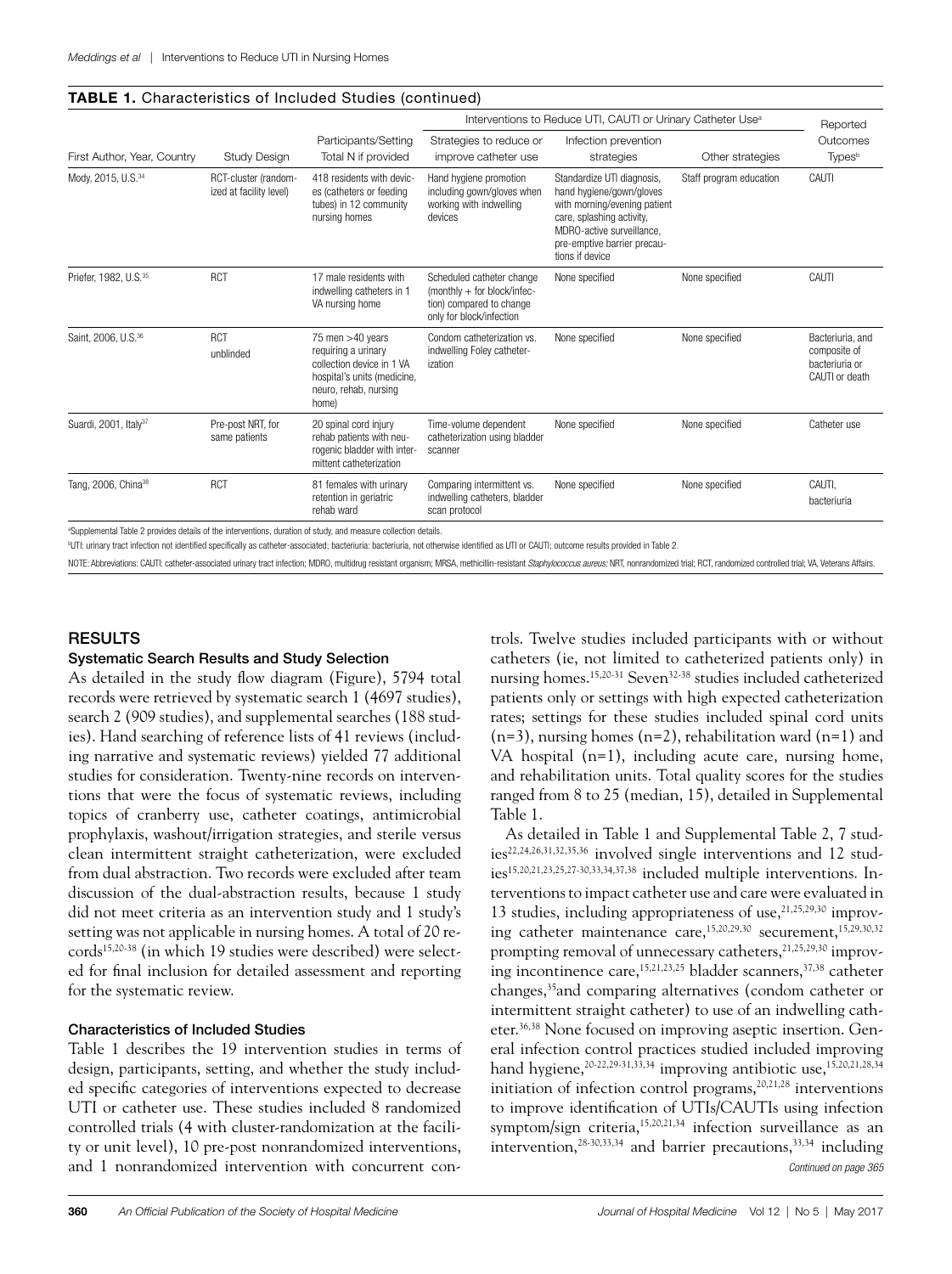|                                                             | <b>TABLE 2.</b> Summary of Outcomes from Included Studies<br>UTI, CAUTI, |                                                         |                                                                                                                                     | Urinary Catheter                                                       |                                              |                               |
|-------------------------------------------------------------|--------------------------------------------------------------------------|---------------------------------------------------------|-------------------------------------------------------------------------------------------------------------------------------------|------------------------------------------------------------------------|----------------------------------------------|-------------------------------|
| First Author, Year                                          | Bacteriuria measures                                                     | Comparison Group                                        | Intervention                                                                                                                        | Use Measures                                                           | Comparison Group                             | Intervention                  |
|                                                             |                                                                          |                                                         | Studies including participants who could be with or without urinary catheterization (ie, not limited to catheterized patients only) |                                                                        |                                              |                               |
| Ahlbrecht, 1999 <sup>20</sup>                               | Overall UTI rate/1000                                                    | 1.18 (CI: 0.36, 2.01)                                   | 1.14 (CI: 0.94, 1.34), $P =$                                                                                                        | None reported                                                          |                                              |                               |
|                                                             | resident days                                                            |                                                         | 0.65                                                                                                                                |                                                                        |                                              |                               |
|                                                             | UTIs in nonambulatory<br>females without indwelling                      | 2.40 (CI: 1.96, 2.84)                                   | 3.06 (CI: 2.19, 3.93), $P =$<br>0.05                                                                                                | Not applicable                                                         |                                              |                               |
|                                                             | catheters/1000 resident<br>days                                          |                                                         |                                                                                                                                     |                                                                        |                                              |                               |
| Brownhill <sup>a</sup> , 2013 <sup>15</sup>                 | Mean UTI/month                                                           | 55 UTIs                                                 | 18.8 UTIs                                                                                                                           | Not reported                                                           |                                              |                               |
|                                                             | Mean CAUTI/month                                                         | 18.3 CAUTIs                                             | 4.3 CAUTIS                                                                                                                          | Not reported                                                           |                                              |                               |
| Cools, 1988 <sup>21</sup>                                   | UTIs treated with antimi-                                                | 0.49 (256 UTIs in 515)                                  | 0.125 (66 UTIs in 527                                                                                                               | Prevalence (%)                                                         | Year 1=21% (109/515)                         | Year 6=10% (52/527)           |
|                                                             | crobials (includes with and<br>without catheters)                        | residents) in<br>year 1                                 | residents in year 6                                                                                                                 | of indwelling<br>catheters                                             |                                              |                               |
| Fendler, 2002 <sup>22</sup>                                 | CAUTIs per 1000 pa-                                                      | 0.77 (133 CAUTIs per                                    | 0.63 (51 CAUTIs per 81,036                                                                                                          | Not reported                                                           |                                              |                               |
|                                                             | tient-days, by symptomatic                                               | 172,897 patient-days)                                   | patient-days)                                                                                                                       |                                                                        |                                              |                               |
|                                                             | infection, 1991 McGeer<br>criteria <sup>42</sup>                         |                                                         |                                                                                                                                     |                                                                        |                                              |                               |
| Klay, 2005 <sup>23</sup>                                    | Number of UTIs (not de-                                                  | 31 UTIs                                                 | 6 UTIs                                                                                                                              | Not reported                                                           |                                              |                               |
|                                                             | fined further by symptom<br>or catheter-association)                     |                                                         |                                                                                                                                     |                                                                        |                                              |                               |
| Lin, 2013 <sup>24</sup>                                     | Asymptomatic bacteriuria                                                 | Control group                                           | Intervention group                                                                                                                  | Not reported                                                           |                                              |                               |
|                                                             | in patients without indwell-<br>ing catheters                            | Baseline:                                               | Baseline:                                                                                                                           |                                                                        |                                              |                               |
|                                                             |                                                                          | 16.7% (n=5 of 30)                                       | 38.6% (n=17 of 44)                                                                                                                  |                                                                        |                                              |                               |
|                                                             |                                                                          | Follow-up:<br>10% ( $n=3$ of 30)                        | Post-intervention:                                                                                                                  |                                                                        |                                              |                               |
|                                                             |                                                                          |                                                         | 22.7% (n=10 of 44)                                                                                                                  |                                                                        |                                              |                               |
|                                                             |                                                                          | No significant bacteriuria for either group             |                                                                                                                                     |                                                                        |                                              |                               |
| McConnell, 1984 <sup>25</sup><br>restricted to symptomatic; | Number of UTIs (unclear if                                               | Monthly rates of 3-9 UTIs                               | Monthly rates of 1-3 UTI                                                                                                            | Not reported                                                           |                                              |                               |
|                                                             | population seems to                                                      | in months June-November<br>1982 (before full imple-     | in December-June 1982<br>(after December 1982 full                                                                                  |                                                                        |                                              |                               |
|                                                             | include both those with<br>and without catheters)                        | mentation in December<br>1982)                          | implementation)                                                                                                                     |                                                                        |                                              |                               |
| Mentes, 2003 <sup>26</sup>                                  | Hydration-linked event                                                   | 1 UTI (4.1% of 24 control                               | 0 UTI (0% of 25 treatment                                                                                                           | Not reported                                                           |                                              |                               |
| of UTI diagnosed by                                         |                                                                          | patients)                                               | patients)                                                                                                                           |                                                                        |                                              |                               |
|                                                             | a provider (unclear if<br>symptoms, catheter use, or                     |                                                         |                                                                                                                                     |                                                                        |                                              |                               |
|                                                             | other criteria), proceeded<br>by urine specific gravity of               |                                                         |                                                                                                                                     |                                                                        |                                              |                               |
|                                                             | $\geq 1.010$ and decreased                                               |                                                         |                                                                                                                                     |                                                                        |                                              |                               |
|                                                             | fluid intake<br>Percentage of residents                                  | 531 NHs in bottom 3                                     | 207 NHs in top quartile of                                                                                                          | Not reported                                                           |                                              |                               |
| Miller, 2014 <sup>27</sup>                                  | with UTI in last 30 days<br>reported in Minimum<br>Data Set:             | quartiles of culture change                             | culture change composite                                                                                                            |                                                                        |                                              |                               |
|                                                             |                                                                          | composite score<br>Baseline period:                     | score<br>Baseline period:                                                                                                           |                                                                        |                                              |                               |
|                                                             |                                                                          | $8.4\% \pm 5.6$ (SD)                                    | $8.8\% \pm 4.9$ (SD)                                                                                                                |                                                                        |                                              |                               |
|                                                             |                                                                          | Follow-up period:<br>$8.9\% \pm 5.4$ (SD)               | Follow-up period:<br>$8.6\% \pm 5.1$ (SD)                                                                                           |                                                                        |                                              |                               |
|                                                             |                                                                          | Coefficient +0.72 (SE,                                  | Coefficient -0.06 (SE, 0.54),                                                                                                       |                                                                        |                                              |                               |
|                                                             |                                                                          | 0.28), meaning higher UTI                               | $P = 0.92$                                                                                                                          |                                                                        |                                              |                               |
|                                                             |                                                                          | rates, $P = 0.01$                                       |                                                                                                                                     |                                                                        |                                              |                               |
| Stuart, 2015 <sup>28</sup>                                  | UTI rates form surveillance<br>data using McGeer's                       | rates surveillance data remained stable over the 2 data | Data not provided, but text indicates surveillance infection                                                                        | Not reported                                                           |                                              |                               |
|                                                             | criteria                                                                 | collection periods                                      |                                                                                                                                     |                                                                        |                                              |                               |
| Van Gaal,<br>2011 <sup>29,30</sup>                          | Symptomatic UTI<br>confirmed by physician,<br>reported as incidence rate | Baseline period:<br>n=28 UTIs for 127 pa-               | Baseline period:<br>n=23 UTIs for 114 patients,                                                                                     | Patients with indwelling<br>catheters with a correct<br>indication (%) | Usual care<br>Baseline: 6%<br>Follow-up: 34% | Intervention<br>Baseline: 34% |
|                                                             |                                                                          | tients, occurring at rate of                            | occurring at rate of 0.03 per<br>patient per week                                                                                   |                                                                        |                                              | Follow-up: 32%                |
|                                                             | per patient per week                                                     | 0.03 per patient per week<br>Follow-up period:          | Follow-up period:                                                                                                                   |                                                                        |                                              |                               |
|                                                             |                                                                          | n=57 UTIs for 196 pa-<br>tients, occurring at rate of   | n=58 UTIs for 196 patients,<br>occurring at rate of 0.02 per                                                                        |                                                                        |                                              |                               |
|                                                             |                                                                          | 0.02 per patient per week                               | patient per week                                                                                                                    |                                                                        |                                              |                               |
|                                                             |                                                                          |                                                         | Overall UTI outcome for this study, reported as ratio of UTIs                                                                       |                                                                        |                                              |                               |
|                                                             |                                                                          | $0.43 - 1.67$                                           | in intervention versus usual care group: 0.85 with 96% CI:                                                                          |                                                                        |                                              |                               |
|                                                             |                                                                          |                                                         |                                                                                                                                     |                                                                        |                                              |                               |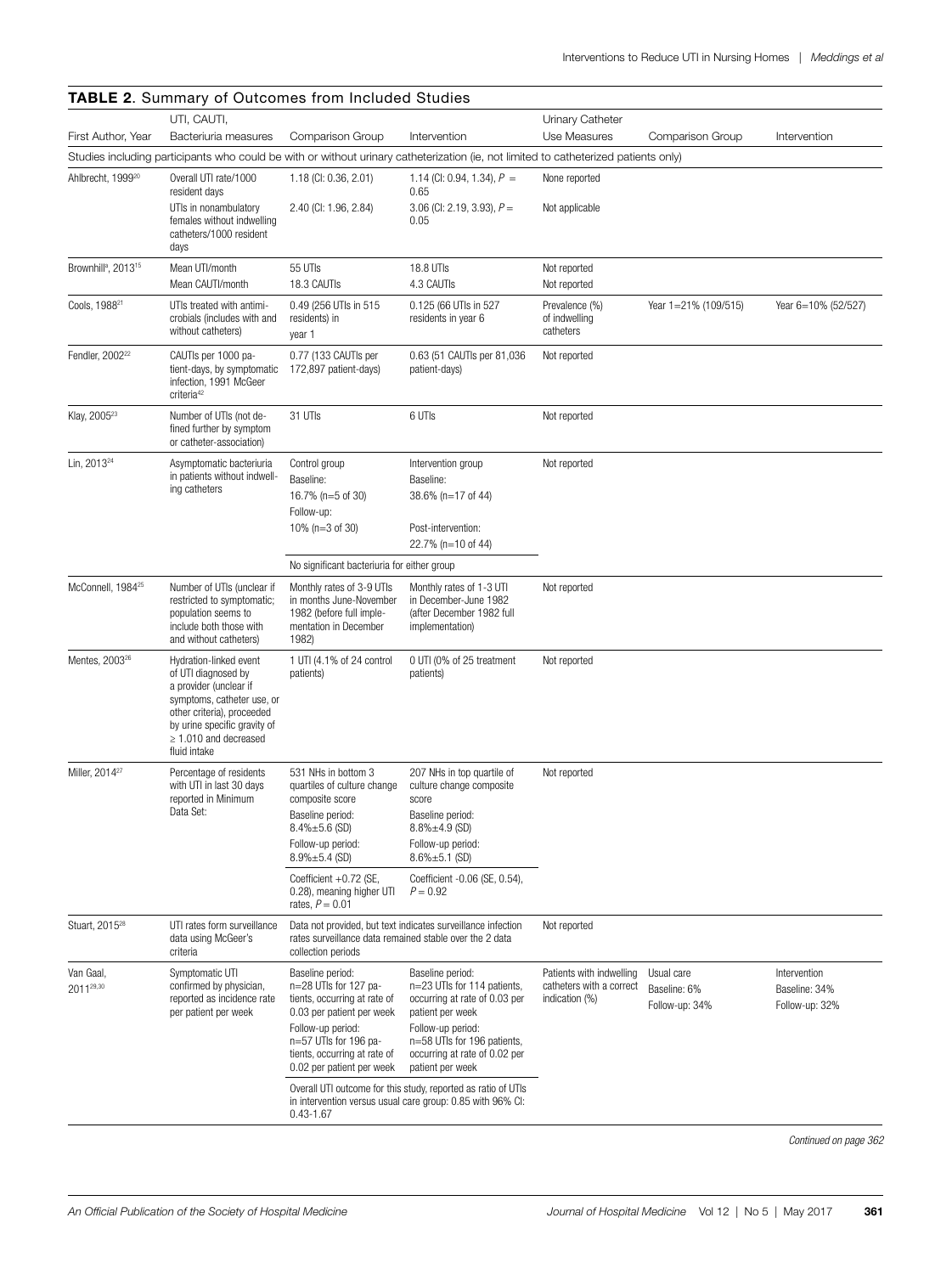### TABLE 2. Summary of Outcomes from Included Studies (continued) First Author, Year UTI, CAUTI, Bacteriuria measures Comparison Group Intervention Urinary Catheter Use Measures Comparison Group Intervention Yeung, 2011<sup>31</sup> UTIs requiring hospitalization, unclear if with or without catheters Baseline period: 3 UTIs per 32,726 resident-days, calculated as 0.09 per 1000 resident-days Follow-up period: 22 UTIs per 81,177 resident-days, calculated as 0.27 per 1000 resident-days, *P* = 0.06 Baseline period: 6 UTIs per 21,862 resident-days, calculated as 0.27 per 1000 resident-days Follow-up period: 8 UTIs per 50,441 resident-days, calculated as 0.16 per 1000 resident-days), *P*   $= 0.30$ Not reported Studies including only catheterized participants or in settings where very high urinary catheterization rates expected Darouiche, 200632 Number of symptomatic CAUTIs in patients with Foley or suprapubic catheters 14 CAUTIs (24.1% of 58 patients followed) 8 CAUTIs (13.3% of 60 patients followed). RR=0.55, 95% CI: 0.25-1.22;  $P = 0.16$ Not reported Symptomatic CAUTI rate as CAUTIs per 1000 device days 4.9 CAUTI per 1000 device days 2.7 CAUTI per 1000 device days, *P* = 0.16 but study not powered to detect significant change Not reported Evans, 2013<sup>33</sup> MRSA hospital-associated UTIs Actual Ns and rates were not provided in report Quarterly UTI rates declined by Not reported 33% (*P* = 0.07) Mody, 2015<sup>34</sup> Clinically-defined (symptomatic) first new CAUTIs per 1000 device-days 10.0 CAUTIs per 1000 device-days 5.2 CAUTIs per 1000 device-days (HR, 0.54; (95% CI: 0.30, 0.97),  $P = 0.04<sup>b</sup>$ Not reported Clinically-defined (symptomatic) all new CAUTIs (includes recurrent) per 1000 device-days 9.2 CAUTIs per 1000 device-days 5.9 CAUTIs per 1000 device-days (HR, 0.69 (95% CI: 0.49, 0.99),  $P = 0.045^{\circ}$ Not reported Priefer, 1982<sup>35</sup> Number (%) of patients with symptomatic CAUTI in patients with indwelling catheters Control group: 6 of 7 (83%) men **Experimental** 3 of 10 (30%) men Not reported Number of symptomatic CAUTIs per patient in 6 months in indwelling catheter patients Control group:  $1.0 \pm 0.6$ Experimental:  $0.4 + 0.7$  $P > 0.05$ Not reported Saint, 2006<sup>36</sup> Number with bacteriuria (≥103 CFUs per mL of single/predominant species) Indwelling catheters: n=17 (SE, 41.5) Condom catheter group: n=13 (SE, 38.2) Not reported Bacteriuria per 1000 patient-days (95% CI) Indwelling catheters: 111/1000 patient-days, 95% CI (69-178) Condom catheter group: 61/1000 patient-days with 95% CI (35-104), *P* = 0.11 Not reported Composite outcome: number with bacteriuria *or* CAUTI (defined by bacteriuria and ≥ 1 UTI sign/ symptom) *or* death Indwelling catheters: n=20 (48.8%) Condom catheter group: n=15 (44.1%) Not reported HR, 2.11 (95% Cl, 1.03-4.31),  $P = 0.04$  comparing this event in those with indwelling vs. condom catheters Composite outcome: combined event (bacteriuria or CAUTI *or* death) per 1000 patient-days Indwelling catheters: 131 per 1000 patient-days with 95% CI (85-203) Condom catheter group: 70 per 1,000 patient-days with 95% CI (42-116),  $P = 0.07$ Not reported Suardi, 2001<sup>37</sup> Not reported Number of intermittent catheterizations and indwelling catheters used No Ns reported No Ns reported. By text, reduced indwelling catheters,  $P < 0.001$ <sup>t</sup> Tang, 2006<sup>38</sup> Symptomatic CAUTI by day 14 Indwelling catheter group: 0 Intermittent catheter group: 1.  $P = 0.400$ Days to become catheter-free Indwelling catheters:  $9.2 \pm 4.0$  days Intermittent catheters:  $8.6 \pm 3.3$  days  $P = 0.609$ Bacteriuria by day 14 Indwelling catheter group: Intermittent catheter group: Number patients Indwelling catheters: Intermittent catheters:

a Study author provided outcome data not in published article.

b Result statistically significant, *P* < .05.

NOTE: Abbreviations: CAUTI: catheter-associated urinary tract infection; CFU, colony-forming units; CI, 95% confidence intervals; UTI, urinary tract infection not specified as catheter-associated; HR, hazard ratio; MRSA, methicillin-resistant Staphylococcus aureus; NH, nursing home; SD, standard deviation. SE, standard error.

14 of 22 (63.6%)

catheter-free by day 14 with postvoid residual  $<$ 150 ml

21 of 34 (61.8%) *P*=0.888

16 of 27 (59.3%)  $P = 0.403$ 

27 of 39 (69.2%),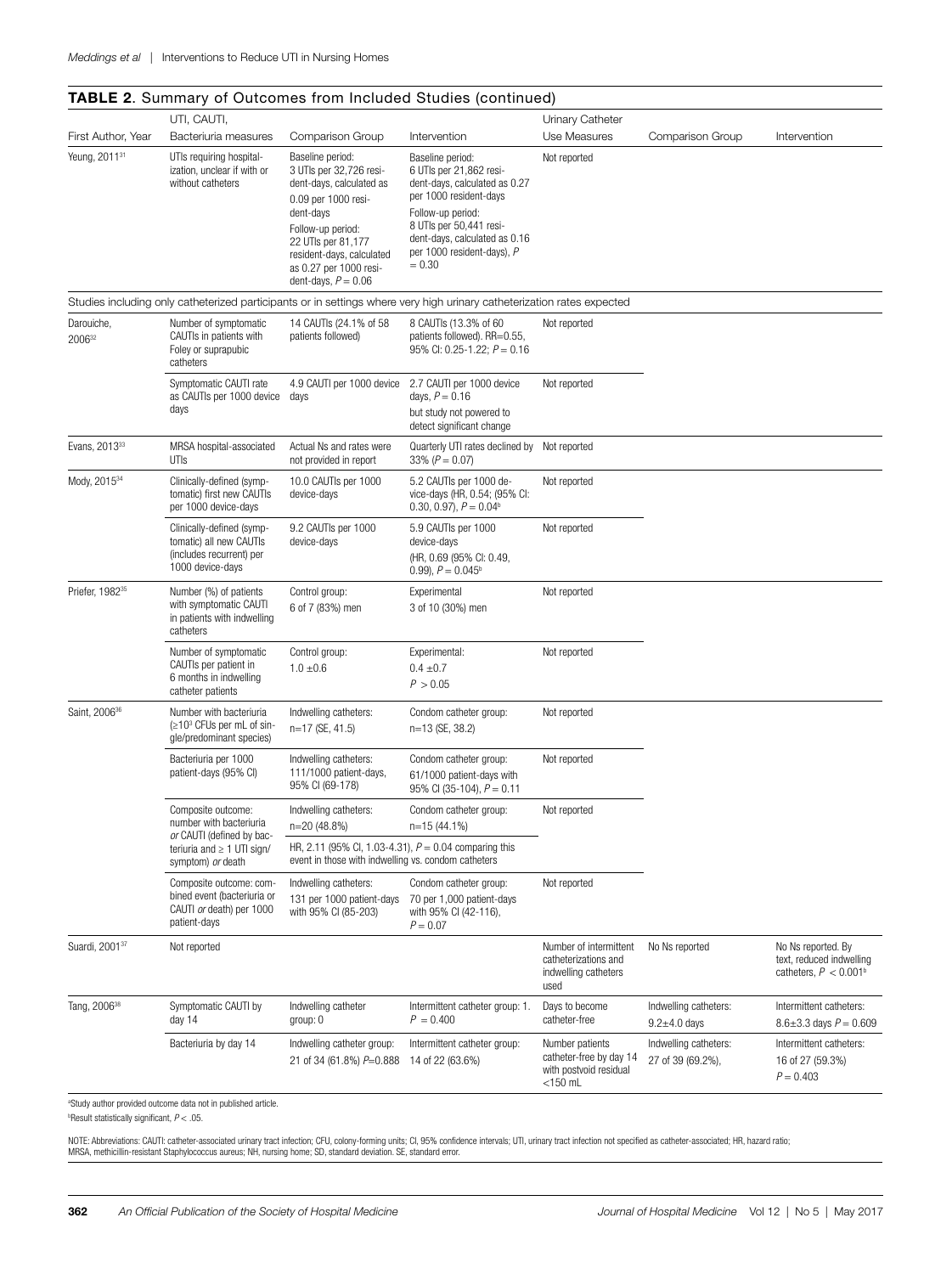### TABLE 3. Comprehensive List of Interventions Considered for Prevention of UTI and CAUTI

This table includes a comprehensive list of potential interventions that have been considered for prevention of UTI or CAUTI (including those in acute and long-term settings), as summarized from this evidence report, and prior comprehensive narrative<sup>43.57</sup> or systematic reviews.<sup>11,58-68</sup> Blue-shaded cells describe interventions that are not recommended based on available evidence or rationale. Nonshaded cells describe interventions that have some evidence of benefit (not always from controlled-intervention studies) for certain populations and settings.

| Interventions                                                                                                                                                | General Summary of Available Evidence and Recommendations Provided                                                                                                                                                                                                                                                                                                                                                                                                                                                                                                                                                                                                                                                                                                                                                                                                                                                                                                                                                                                                                                                                                                                                                                                                                                                                                                                                                                                                                                                                                                                                                                                                             |  |  |  |  |
|--------------------------------------------------------------------------------------------------------------------------------------------------------------|--------------------------------------------------------------------------------------------------------------------------------------------------------------------------------------------------------------------------------------------------------------------------------------------------------------------------------------------------------------------------------------------------------------------------------------------------------------------------------------------------------------------------------------------------------------------------------------------------------------------------------------------------------------------------------------------------------------------------------------------------------------------------------------------------------------------------------------------------------------------------------------------------------------------------------------------------------------------------------------------------------------------------------------------------------------------------------------------------------------------------------------------------------------------------------------------------------------------------------------------------------------------------------------------------------------------------------------------------------------------------------------------------------------------------------------------------------------------------------------------------------------------------------------------------------------------------------------------------------------------------------------------------------------------------------|--|--|--|--|
| Interventions for Patients Regardless of Urinary Catheter Status                                                                                             |                                                                                                                                                                                                                                                                                                                                                                                                                                                                                                                                                                                                                                                                                                                                                                                                                                                                                                                                                                                                                                                                                                                                                                                                                                                                                                                                                                                                                                                                                                                                                                                                                                                                                |  |  |  |  |
| Hand hygiene                                                                                                                                                 | Interventions to improve hand hygiene have been studied as single interventions <sup>22,31</sup> and part of bundles <sup>12,21,33,34</sup> for prevention of UTI and CAUTI in<br>LTC settings with decreased (without statistical significance) CAUTI rates <sup>22</sup> with no clear benefit in UTIs require hospitalization <sup>31</sup> marked decrease in<br>MRSA UTIs <sup>33</sup> and CAUTIs <sup>34</sup> in a multi-intervention studies <sup>33,34</sup> including contact precaution interventions                                                                                                                                                                                                                                                                                                                                                                                                                                                                                                                                                                                                                                                                                                                                                                                                                                                                                                                                                                                                                                                                                                                                                              |  |  |  |  |
| Encourage fluid intake/hydration to reduce infection                                                                                                         | Studied as single interventions <sup>24,26</sup> and part of bundles <sup>25</sup> for the LTC setting with no significant benefits demonstrated regarding infection prevention                                                                                                                                                                                                                                                                                                                                                                                                                                                                                                                                                                                                                                                                                                                                                                                                                                                                                                                                                                                                                                                                                                                                                                                                                                                                                                                                                                                                                                                                                                |  |  |  |  |
| Improve general patient hygiene to reduce infection                                                                                                          | Studied only as part of CAUTI bundles in the LTC setting including 1 with marked decreases in unspecified CAUTIs without statistical significance<br>noted <sup>12</sup> and 1 <sup>20</sup> without improvement in symptomatic UTIs                                                                                                                                                                                                                                                                                                                                                                                                                                                                                                                                                                                                                                                                                                                                                                                                                                                                                                                                                                                                                                                                                                                                                                                                                                                                                                                                                                                                                                           |  |  |  |  |
| Cranberry product as prophylaxis                                                                                                                             | The use of cranberry-containing products (eg, juice, capsules/tablets, extracts) has been assessed in recent systematic reviews and meta-analy-<br>ses, <sup>58,59,69</sup> evaluating a total of 14 heterogeneous studies in multiple settings (outpatient, hospital, LTC, spinal cord injury). Both recent meta-anal-<br>yses <sup>58,59</sup> demonstrated similar nonsignificant pooled risk ratios for symptomatic UTIs, although 1 meta-analysis found a significant protection for<br>subgroups such as women with recurrent UTIs <sup>59</sup> that was seen in the other meta-analysis. <sup>58</sup> Of note, individual studies in the LTC setting have<br>reported mixed results on bacteriuria outcomes70-72 and UTIs.73-75 Cranberry studies in spinal cord injury patients76.77 did not reduce either bacte-<br>riuria or UTI outcomes. A very recent abstract <sup>78</sup> regarding a double-blind placebo-controlled RCT published regarding effectiveness of twice daily<br>cranberry capsules in LTC suggested reduced rates of clinically defined UTIs with treatment effect of 0.79 (95% CI, 0.60-1.03) among patients<br>at high risk for UTI (long-term catheterization, diabetes, ≥1 UTI in prior year) and 0.83 (95% CI, 0.60-1.16) among patients at low risk for UTI, but<br>not likely to be cost effective. <sup>79</sup> In contrast, another very recently published double-blinded placebo-controlled RCT regarding the effectiveness of 2<br>oral cranberry capsules once daily resulted in no significant difference in the presence of bacteriuria plus pyruria over 1 year among older women<br>residing in nursing homes. <sup>80</sup> |  |  |  |  |
| Vitamin/mineral supplement as UTI prophylaxis                                                                                                                | Ineffective in RCT <sup>81</sup> for prevention of symptomatic UTIs per 1000 resident-days in LTC setting                                                                                                                                                                                                                                                                                                                                                                                                                                                                                                                                                                                                                                                                                                                                                                                                                                                                                                                                                                                                                                                                                                                                                                                                                                                                                                                                                                                                                                                                                                                                                                      |  |  |  |  |
| Treatment of atrophic vaginitis as UTI prophylaxis                                                                                                           | Treatment of atrophic vaginitis with topical vaginal estrogens in postmenopausal women with recurrent UTIs (in outpatient setting) has been<br>supported by RCTs (single blind <sup>82</sup> and double-blind <sup>52</sup> and by a respective chart review of a case series <sup>83</sup> of female LTC nursing home residents with<br>recurrent UTI.                                                                                                                                                                                                                                                                                                                                                                                                                                                                                                                                                                                                                                                                                                                                                                                                                                                                                                                                                                                                                                                                                                                                                                                                                                                                                                                        |  |  |  |  |
| Interventions to improve management of urinary<br>incontinence                                                                                               | Studied as educational strategies <sup>21,23,25,29,30,38,39</sup> and protocols regarding incontinence care for staff and residents/family, in addition to interventions<br>of incontinence specialists, <sup>23,39</sup> providing individualized treatment plans to LTC residents, which can include a variety of interventions such as pelvic<br>floor exercises, medical treatment for specific types of incontinence including avoidance of exacerbating medication and treatment of atrophic<br>vaginitis                                                                                                                                                                                                                                                                                                                                                                                                                                                                                                                                                                                                                                                                                                                                                                                                                                                                                                                                                                                                                                                                                                                                                                |  |  |  |  |
| Implementation of effective infection control program                                                                                                        | Infection control program implementation often includes several interventions including hand-hygiene programs, and surveillance of nosocomial<br>infections including UTI with the potential as feedback <sup>20</sup> to motivate reductions in unnecessary catheter use and improved catheter care. Such<br>interventions have been studied in the LTC setting in studies <sup>20,21</sup> including other specific interventions targeting CAUTIs (including infection control<br>"walk rounds" for CAUTI detection, fed back daily to nurses). <sup>20</sup>                                                                                                                                                                                                                                                                                                                                                                                                                                                                                                                                                                                                                                                                                                                                                                                                                                                                                                                                                                                                                                                                                                               |  |  |  |  |
| Interventions to Reduce Unnecessary Indwelling Urinary Catheter Placement:<br>Disrupting Lifecycle Stages 1 and 4 of Urinary Catheters                       |                                                                                                                                                                                                                                                                                                                                                                                                                                                                                                                                                                                                                                                                                                                                                                                                                                                                                                                                                                                                                                                                                                                                                                                                                                                                                                                                                                                                                                                                                                                                                                                                                                                                                |  |  |  |  |
| Education regarding the hazards of urinary catheters                                                                                                         | Educational interventions aiming to improve staff knowledge of CAUTI and urinary catheter risks are common components in multi-intervention<br>studies implemented in both acute and LTC settings. Of note, in the LTC setting, educational strategies studied have included modules specific<br>for all healthcare workers (unlicensed and licensed) who care for catheters with separate modules for nurses who insert catheters, with multiple<br>formats including online, <sup>84,85</sup> small-group teaching sessions and case reviews, and education of patients/residents <sup>13,25,29</sup> and families. <sup>13,29</sup>                                                                                                                                                                                                                                                                                                                                                                                                                                                                                                                                                                                                                                                                                                                                                                                                                                                                                                                                                                                                                                         |  |  |  |  |
| Education and/or policies regarding appropriate<br>indications for indwelling catheters                                                                      | Education and policies regarding appropriate (and inappropriate) indications for indwelling catheters have been common in the acute care setting, <sup>11</sup><br>often as part of a bundle of CAUTI preventive strategies, implementing the HICPAC list <sup>86</sup> of appropriate indications. These lists have also been<br>implemented in the LTC setting <sup>13,39</sup> with either modifications of lists from acute care or LTC. <sup>87</sup>                                                                                                                                                                                                                                                                                                                                                                                                                                                                                                                                                                                                                                                                                                                                                                                                                                                                                                                                                                                                                                                                                                                                                                                                                     |  |  |  |  |
| Requiring physician order with appropriate indication<br>before placing indwelling catheters                                                                 | Requiring physician orders for catheter placement has been studied in both acute care <sup>11</sup> and LTC settings <sup>13,84</sup>                                                                                                                                                                                                                                                                                                                                                                                                                                                                                                                                                                                                                                                                                                                                                                                                                                                                                                                                                                                                                                                                                                                                                                                                                                                                                                                                                                                                                                                                                                                                          |  |  |  |  |
| Requiring documentation of staff who insert the<br>catheters with reason for catheter placement                                                              | Requiring nurses to document insertion with indication has been an intervention employed specifically in the emergency setting <sup>84</sup> where catheters<br>were placed without electronic orders and in settings where nurses are empowered to remove catheters by criteria                                                                                                                                                                                                                                                                                                                                                                                                                                                                                                                                                                                                                                                                                                                                                                                                                                                                                                                                                                                                                                                                                                                                                                                                                                                                                                                                                                                               |  |  |  |  |
| Education and supplies for alternatives to indwelling<br>catheters such as external catheters, ISCs, and<br>noncatheter strategies for managing incontinence | Facilitating use of alternatives to indwelling catheters is recommended <sup>86</sup> and supported by either lower UTI or other complication rates in patients<br>treated with external catheters, <sup>36</sup> intermittent catheters, and noncatheter <sup>88</sup> strategies compared to indwelling Foley catheters                                                                                                                                                                                                                                                                                                                                                                                                                                                                                                                                                                                                                                                                                                                                                                                                                                                                                                                                                                                                                                                                                                                                                                                                                                                                                                                                                      |  |  |  |  |
| Urinary retention protocols for ISC and/or bladder<br>scanner use before indwelling catheters requested                                                      | Bladder scanners have been used in acute care (postprocedure and floor settings) and in the rehabilitation setting <sup>37,38</sup> to confirm sufficient urinary<br>retention prior to catheterization, to reduce the number of catheterizations.                                                                                                                                                                                                                                                                                                                                                                                                                                                                                                                                                                                                                                                                                                                                                                                                                                                                                                                                                                                                                                                                                                                                                                                                                                                                                                                                                                                                                             |  |  |  |  |
| Interventions to Improve Catheter Insertion Technique:<br>Disrupting Lifecycle Stage 1 of Urinary Catheters                                                  |                                                                                                                                                                                                                                                                                                                                                                                                                                                                                                                                                                                                                                                                                                                                                                                                                                                                                                                                                                                                                                                                                                                                                                                                                                                                                                                                                                                                                                                                                                                                                                                                                                                                                |  |  |  |  |
| Education for aseptic insertion of indwelling<br>catheters                                                                                                   | Although not confirmed as effective by limited evidence, <sup>89</sup> aseptic (as opposed to clean non-sterile) insertion of indwelling catheters is the accepted<br>and recommended <sup>86,90</sup> practice in all settings. Nurse education regarding urinary catheter avoidance, maintenance, insertion, and removal that<br>included one-on-one teaching is preferred, and resulted in higher adherence to CAUTI prevention bundle elements over online education alone. <sup>91</sup>                                                                                                                                                                                                                                                                                                                                                                                                                                                                                                                                                                                                                                                                                                                                                                                                                                                                                                                                                                                                                                                                                                                                                                                  |  |  |  |  |
| Hands-on training/competency assessments<br>regarding aseptic indwelling catheter insertion                                                                  | Catheter placement by "only properly trained persons" using aseptic technique is recommended. <sup>86</sup> The use of competency assessments in LTC<br>has been studied <sup>12,13,85</sup> in CAUTI bundles, although the individual impact of competency training interventions cannot be assessed from available<br>studies. The CDC evidence-based quideline <sup>86</sup> recommends that healthcare personnel and others who care for catheters be given periodic in-service<br>training regarding techniques and procedures for catheter insertion, maintenance, and removal.                                                                                                                                                                                                                                                                                                                                                                                                                                                                                                                                                                                                                                                                                                                                                                                                                                                                                                                                                                                                                                                                                          |  |  |  |  |
| Options regarding intermittent catheterization                                                                                                               | Clean vs. sterile, and single-use vs. multi-use intermittent catheterization has also been studied including several studies in the LTC and rehabilita-<br>tion settings, <sup>92-95</sup> with a systematic review <sup>60</sup> indicating no evidence that UTI rates are impacted by these options, in agreement with evidence-based<br>guidelines <sup>86,90</sup> indicating that clean (non-sterile) ISC is acceptable for patients requiring chronic ISC, with guidelines still recommending aseptic<br>insertion for indwelling catheters, although the limited evidence <sup>89</sup> regarding this is not convincing.                                                                                                                                                                                                                                                                                                                                                                                                                                                                                                                                                                                                                                                                                                                                                                                                                                                                                                                                                                                                                                               |  |  |  |  |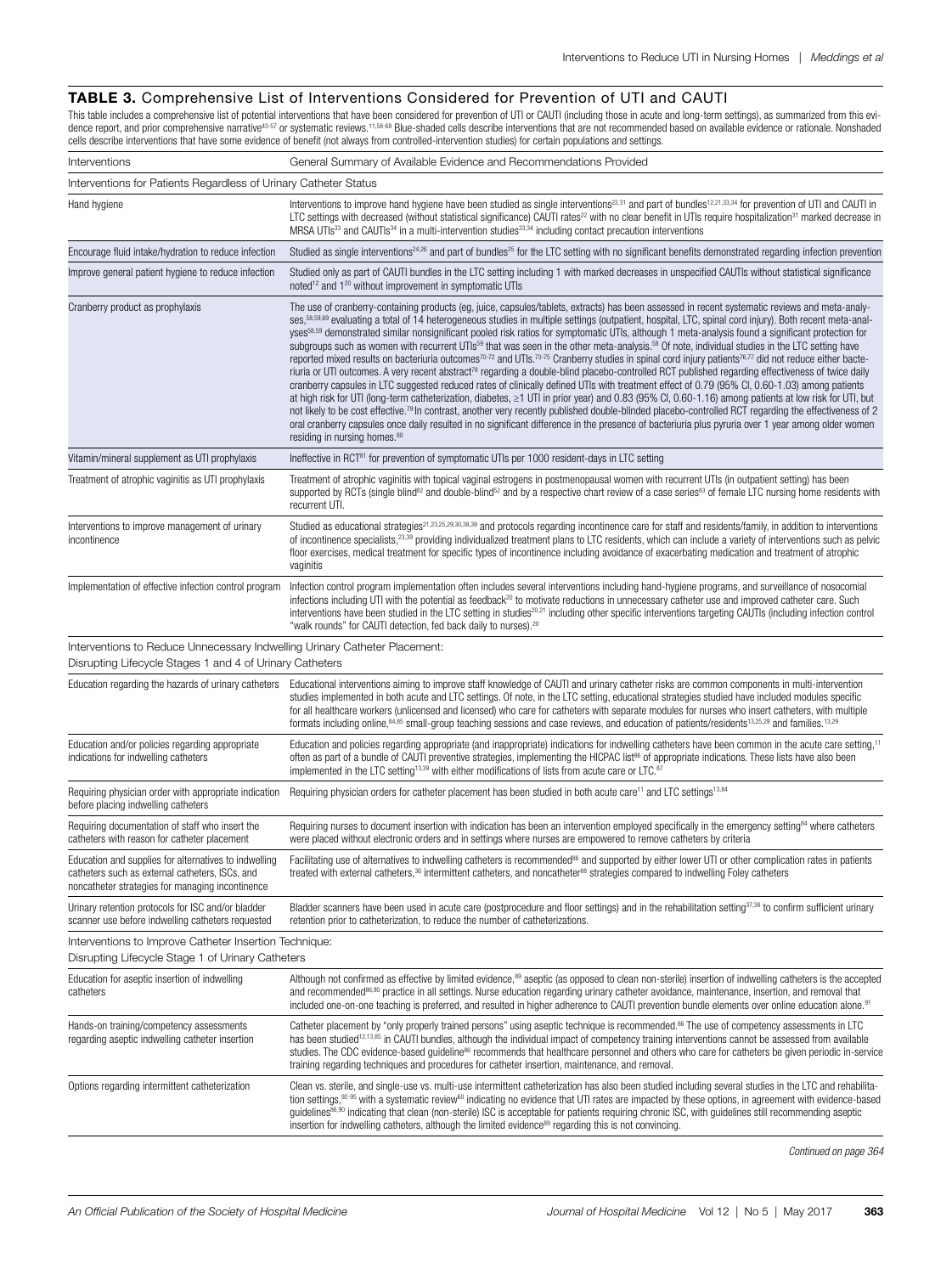|  | <b>TABLE 3.</b> Comprehensive List of Interventions Considered for Prevention of UTI and CAUTI (continued) |  |  |
|--|------------------------------------------------------------------------------------------------------------|--|--|
|  |                                                                                                            |  |  |

| Interventions                                                                                               | General Summary of Available Evidence and Recommendations Provided                                                                                                                                                                                                                                                                                                                                                                                                                                                                                                                                                                                                                                                                                                                                                                                                                                                                                                                                                                                                                                                                                                                                                                                                                                                                                                                                                                                                                                                                                                                                                                                               |
|-------------------------------------------------------------------------------------------------------------|------------------------------------------------------------------------------------------------------------------------------------------------------------------------------------------------------------------------------------------------------------------------------------------------------------------------------------------------------------------------------------------------------------------------------------------------------------------------------------------------------------------------------------------------------------------------------------------------------------------------------------------------------------------------------------------------------------------------------------------------------------------------------------------------------------------------------------------------------------------------------------------------------------------------------------------------------------------------------------------------------------------------------------------------------------------------------------------------------------------------------------------------------------------------------------------------------------------------------------------------------------------------------------------------------------------------------------------------------------------------------------------------------------------------------------------------------------------------------------------------------------------------------------------------------------------------------------------------------------------------------------------------------------------|
| Standardizing catheter-placement supplies/kit                                                               | Catheter kit standardization (aiming to standardize catheter placement by making the necessary supplies readily available) is occurring in some<br>acute care settings similar to prior "kit" interventions for prevention of blood-stream infections. Some LTC setting studies <sup>13</sup> mention interventions<br>regarding selection of catheter products but have not been specific regarding use of a catheter kit as opposed to individual catheter products.                                                                                                                                                                                                                                                                                                                                                                                                                                                                                                                                                                                                                                                                                                                                                                                                                                                                                                                                                                                                                                                                                                                                                                                           |
| Interventions to Improve Catheter Insertion Technique:<br>Disrupting Lifecycle Stage 1 of Urinary Catheters |                                                                                                                                                                                                                                                                                                                                                                                                                                                                                                                                                                                                                                                                                                                                                                                                                                                                                                                                                                                                                                                                                                                                                                                                                                                                                                                                                                                                                                                                                                                                                                                                                                                                  |
| Type of catheterization                                                                                     | Comparing different types of catheterization (indwelling catheters vs. ISCs vs. external catheters) has also been the subject of systematic reviews.<br>One <sup>62</sup> systematic review had zero studies meeting the inclusion criteria. Another <sup>66</sup> systematic review focused on suprapubic catheters, with the<br>available evidence of 14 studies (no RCTs, 1 prospective nonrandomized study with a comparator, 8 retrospective reviews with comparators, a case<br>series, and qualitative/descriptive assessments of quality of life) reports no evidence of differences between symptomatic UTI outcomes between<br>suprapubic and urethral catheters, although the evidence is limited by varied UTI definitions applied for outcomes. However, a Cochrane systematic<br>review <sup>96</sup> comparing short-term (<14 days) of indwelling urethral urinary catheters to suprapubic urinary catheters found that groups with indwelling<br>urinary catheters had more cases of bacteriuria (RR 2.6, 95% CI, 2.12, 3.18) and significantly more patient discomfort (RR 2.98; 95% CI, 2.31,<br>3.85). Evidence-based guidelines <sup>86</sup> recommend ISC use is preferable to indwelling suprapubic or urethral catheters for bladder-emptying dysfunc-<br>tion, based on decreased rates of symptomatic UTIs and unspecified UTIs in select patient populations. Despite some evidence of lower CAUTI rates<br>for external catheters and ISC compared to indwelling catheters, no catheter is preferable because of increased rates <sup>97,98</sup> of symptomatic UTI even<br>with nonindwelling catheters by observational studies. |
| Catheter coating/materials                                                                                  | Different options in catheter coatings (such as hydrophilic-coated, antiseptic or antibiotic-impregnated) and materials (latex, PVC, silicone) have<br>been studied.<br>Systematic reviews suggest either insufficient evidence for recommendation <sup>99</sup> or no evidence that UTI rates are impacted by these options; the<br>CDC <sup>®6</sup> targeted systematic review suggesting antimicrobial/aseptic catheters may be useful if CAUTI rates are not decreasing with other strategies.<br>A more recent RCT in the acute care setting demonstrated no benefit of antimicrobial catheters. <sup>100</sup><br>Although prior evidence-based guidelines were mixed <sup>86,90</sup> regarding routine use of hydrophilic catheters for ISC, a 2013 systematic review and<br>meta-analysis <sup>61</sup> of hydrophilic catheters in the spinal cord injury population indicate these may be preferable (compared to standard nonhydrophilic<br>catheters) for intermittent straight catheterization, with a significantly lower incidence of symptomatic or treated UTIs (OR, 0.36; 95% CI, 24%-54%;<br>$P < 0.001$ ).                                                                                                                                                                                                                                                                                                                                                                                                                                                                                                                                 |
| Catheter tip options                                                                                        | Different options in catheter tip configurations for catheters used for intermittent catheterization (such as straight, coude, olive tip, or introducer-tip)<br>are discussed in narrative reviews citing potential benefits for certain patient populations (such as using coude catheters for men with enlarged<br>prostates). These types of recommendations may be valid clinically and are choices sometimes recommended by urologists in cases of difficult<br>placement. <sup>56</sup> There is insufficient evidence to recommend specific catheter tips as a general CAUTI bundle component for the average patient.                                                                                                                                                                                                                                                                                                                                                                                                                                                                                                                                                                                                                                                                                                                                                                                                                                                                                                                                                                                                                                    |
| Catheter size                                                                                               | The smallest bore catheter possible with consistent good drainage is recommended to avoid black neck and urethral mucosa trauma. <sup>54,86</sup>                                                                                                                                                                                                                                                                                                                                                                                                                                                                                                                                                                                                                                                                                                                                                                                                                                                                                                                                                                                                                                                                                                                                                                                                                                                                                                                                                                                                                                                                                                                |
| Catheter length                                                                                             | Narrative reviews suggest than the optimal catheter length varies by gender <sup>54</sup> (45 cm, males; 25 cm, females) to avoid kinking. Specific recommen-<br>dations regarding catheter length have not been provided by recent evidence-based reviews, although keeping the catheter free from kinking to<br>maintain unobstructed urine flow is recommended. 86,90                                                                                                                                                                                                                                                                                                                                                                                                                                                                                                                                                                                                                                                                                                                                                                                                                                                                                                                                                                                                                                                                                                                                                                                                                                                                                         |
| "Closed" drainage systems                                                                                   | Evidence-based guidelines <sup>86,90</sup> recommend the use of closed catheter drainage systems to reduce CAUTI in patients with indwelling catheters.<br>Closed drainage systems for intermittent straight catheters also exist but with limited evidence <sup>56</sup> regarding benefit.                                                                                                                                                                                                                                                                                                                                                                                                                                                                                                                                                                                                                                                                                                                                                                                                                                                                                                                                                                                                                                                                                                                                                                                                                                                                                                                                                                     |
| Catheter securing devices                                                                                   | Properly securing indwelling catheters after insertion is recommended to decrease movement and urethral trauma and has been studied as part<br>of a bundle <sup>85</sup> in the rehabilitation setting. The use of a specific device (StatLock) was studied in the spinal cord injury acute care setting with a<br>marked reduction (without meeting statistical significance) in symptomatic CAUTI rates; <sup>32</sup> the implications of this study have been mixed with some<br>interpreting it as evidence for supporting use of this type of catheter-securing device, and other <sup>86</sup> reviews interpreting as not evidence for using<br>these devices given no significant difference in CAUTI or meatal erosion.                                                                                                                                                                                                                                                                                                                                                                                                                                                                                                                                                                                                                                                                                                                                                                                                                                                                                                                                |
| Maintenance/Care of Patients with Catheters:                                                                |                                                                                                                                                                                                                                                                                                                                                                                                                                                                                                                                                                                                                                                                                                                                                                                                                                                                                                                                                                                                                                                                                                                                                                                                                                                                                                                                                                                                                                                                                                                                                                                                                                                                  |
| Disrupting Lifecycle Stage 2 of Urinary Catheters                                                           |                                                                                                                                                                                                                                                                                                                                                                                                                                                                                                                                                                                                                                                                                                                                                                                                                                                                                                                                                                                                                                                                                                                                                                                                                                                                                                                                                                                                                                                                                                                                                                                                                                                                  |
| Handwashing, gloving before and after<br>catheter/bag care                                                  | Hand hygiene is recommended <sup>86</sup> immediately before and after insertion or any manipulation of the urinary catheter or site. Gloves should be worn<br>during any manipulation of catheterized patients or when providing intimate care. Gown use should be considered during catheter insertions, ma-<br>nipulation, and when providing assistance during activities of daily living. These strategies are useful regardless of a resident's colonization status<br>with multidrug resistant organisms.                                                                                                                                                                                                                                                                                                                                                                                                                                                                                                                                                                                                                                                                                                                                                                                                                                                                                                                                                                                                                                                                                                                                                 |
| Keeping drainage bag below bladder                                                                          | Keeping the collecting bag below the level of the bladder at all times without placement of the bag on the floor is recommended by evidence-based<br>quidelines. <sup>86</sup>                                                                                                                                                                                                                                                                                                                                                                                                                                                                                                                                                                                                                                                                                                                                                                                                                                                                                                                                                                                                                                                                                                                                                                                                                                                                                                                                                                                                                                                                                   |
| Routine perineal cleaning strategies with antiseptics                                                       | Evidence-based guidelines <sup>86,90,101</sup> recommend against cleaning the periurethral area with antiseptics to prevent CAUTI while the catheter is in place.<br>Routine hygiene (cleansing of the meatal surface during daily bathing) is appropriate. <sup>90</sup>                                                                                                                                                                                                                                                                                                                                                                                                                                                                                                                                                                                                                                                                                                                                                                                                                                                                                                                                                                                                                                                                                                                                                                                                                                                                                                                                                                                        |
| Irrigations, washouts, and instillations                                                                    | The practice of irrigating or washing out long-term indwelling urinary catheters has also been assessed by systematic reviews <sup>65,102</sup> including<br>reviews of various solutions (eq. saline, acidic solutions, antiseptic, and antibiotic solutions) have summarized 5 studies in multiple settings that<br>were noted to be of poor quality and also did not appear to support these interventions as effective at either reductions of symptomatic CAUTIs or<br>time to requiring first catheter change. Our own systematic search strategy identified several studies involving these interventions that either had<br>been evaluated for the previously published systematic reviews (as included <sup>103,104</sup> or excluded <sup>105</sup> studies). Washout and irrigation strategies have<br>also been assessed at length by a recent CDC-targeted systematic review, <sup>86</sup> with agreement that bladder irrigation and catheter drainage bag<br>instillations are not recommended, given no differences in symptomatic UTI and mixed results in bacteriuria outcomes.                                                                                                                                                                                                                                                                                                                                                                                                                                                                                                                                                               |
| Catheter replacement issues                                                                                 | Catheter replacement at routine, fixed intervals is not recommended by evidence-based guidelines <sup>86</sup> and did not decrease UTIs in the study<br>reviewed in detail in this systematic review. <sup>35</sup> A recent integrative review on catheter change intervals concluded there was insufficient evidence<br>to support or refute the common practice of routine catheter changes but is a pre-emptive strategy employed in those who encrust and develop<br>recurrent blockage. <sup>106</sup>                                                                                                                                                                                                                                                                                                                                                                                                                                                                                                                                                                                                                                                                                                                                                                                                                                                                                                                                                                                                                                                                                                                                                    |
| Avoid equipment sharing between catheterized<br>patients                                                    | This has been recommended in narrative reviews <sup>45,107</sup> and is reasonable and recommended by the CDC quideline <sup>86</sup> with regard to not sharing<br>catheter-care supplies (such as devices used to empty catheter bags).                                                                                                                                                                                                                                                                                                                                                                                                                                                                                                                                                                                                                                                                                                                                                                                                                                                                                                                                                                                                                                                                                                                                                                                                                                                                                                                                                                                                                        |
| Spatial separation of catheterized patients                                                                 | Spatial separation has been recommended by a case-control study, <sup>108</sup> but further research is needed to assess the benefit of spatial separation of<br>catheterized patients. <sup>86</sup>                                                                                                                                                                                                                                                                                                                                                                                                                                                                                                                                                                                                                                                                                                                                                                                                                                                                                                                                                                                                                                                                                                                                                                                                                                                                                                                                                                                                                                                            |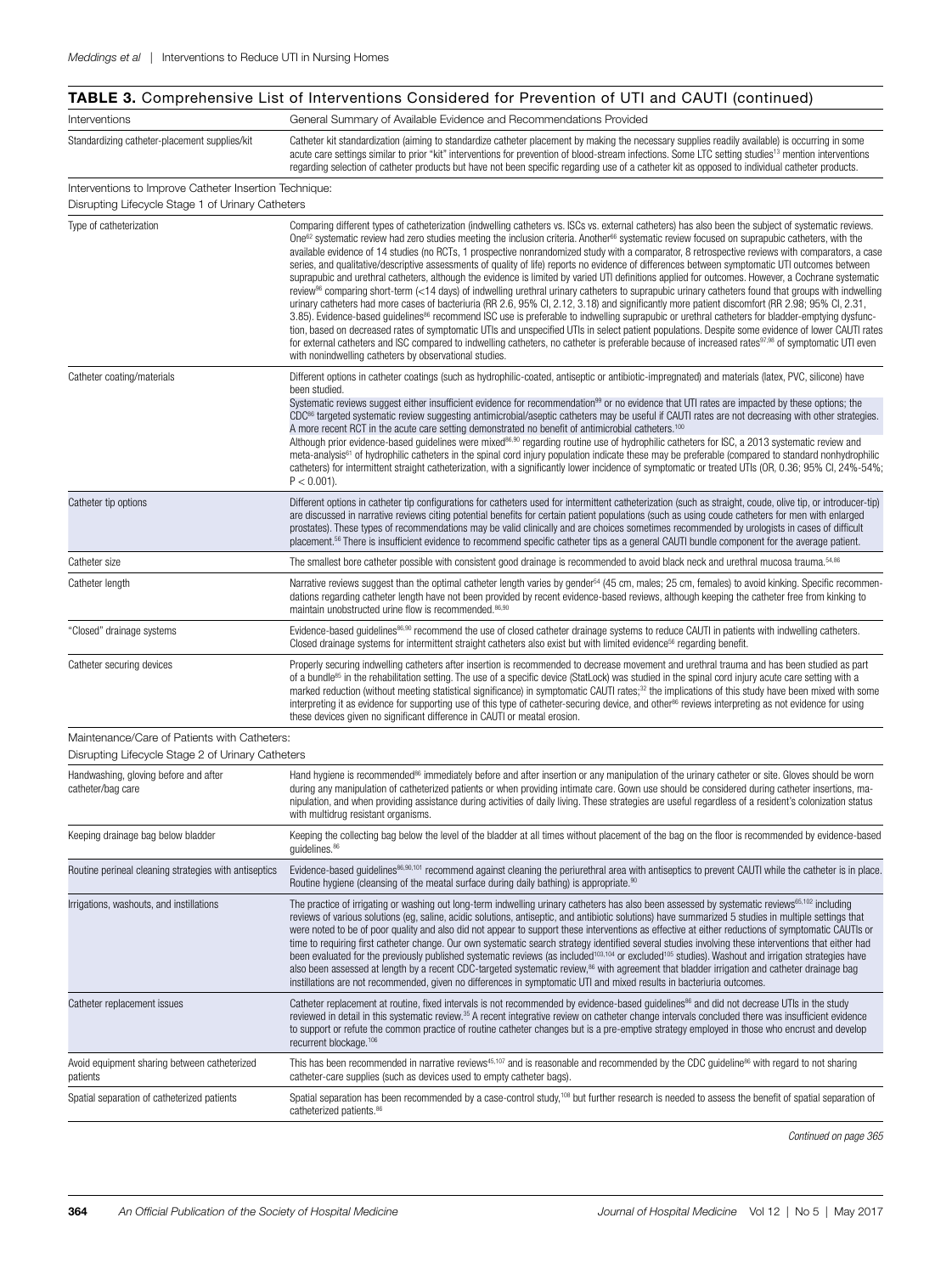| Interventions                                                                                            | General Summary of Available Evidence and Recommendations Provided                                                                                                                                                                                                                                                                                                                                                                                                                                                                                                                                                                                                                                                                                                                                                                                                                                                                                                                                                                                                              |  |  |  |
|----------------------------------------------------------------------------------------------------------|---------------------------------------------------------------------------------------------------------------------------------------------------------------------------------------------------------------------------------------------------------------------------------------------------------------------------------------------------------------------------------------------------------------------------------------------------------------------------------------------------------------------------------------------------------------------------------------------------------------------------------------------------------------------------------------------------------------------------------------------------------------------------------------------------------------------------------------------------------------------------------------------------------------------------------------------------------------------------------------------------------------------------------------------------------------------------------|--|--|--|
| Maintenance/Care of Patients with Catheters:<br>Disrupting Lifecycle Stage 2 of Urinary Catheters        |                                                                                                                                                                                                                                                                                                                                                                                                                                                                                                                                                                                                                                                                                                                                                                                                                                                                                                                                                                                                                                                                                 |  |  |  |
| Prophylaxis with systematic antimicrobials                                                               | The use of antimicrobial prophylaxis for chronically catheterized patients studied in several studies <sup>109-112</sup> yielded by our search strategy has also<br>been reviewed in a recent systematic review <sup>68</sup> (of 8 studies, including indwelling catheters and ISCs) and systematic review and meta-analysis <sup>67</sup> (of<br>15 studies involving ISCs) systematic reviews <sup>67,68</sup> and meta-analyses <sup>67</sup> with no benefit seen in patients with either chronic catheters or ISCs (with<br>increased resistance <sup>67</sup> suggested in ISC patients), in agreement with a recent CDC <sup>86</sup> targeted systematic review. Our search did reveal a very recent<br>study <sup>64</sup> supporting the use of antimicrobial prophylaxis when short-term catheters are removed in the acute care setting; however, other studies<br>indicate that prophylactic antimicrobials are not routinely indicated for changes of chronic catheters due to little morbidity <sup>45,113,114</sup> reported with<br>chronic catheter changes. |  |  |  |
| Other systemic chemoprophylaxis                                                                          | The evidence for methenamine IN preventing CAUTI is limited for use in both short-term catheterizations (studied only for postoperative gynecologic<br>surgery) and long-term catheterizations, and not recommended for routine use for patients with long-term intermittent or long-term indwelling<br>urethral or suprapubic catheterization according to evidence-based quidelines. 86,90                                                                                                                                                                                                                                                                                                                                                                                                                                                                                                                                                                                                                                                                                    |  |  |  |
| Bacterial interference interventions                                                                     | Novel interventions are being studied <sup>115</sup> regarding the feasibility and potential benefit of "bacterial interference" interventions involving urinary<br>colonization with benign bacteria, with the goal to reduce symptomatic infections by pathologic bacteria.                                                                                                                                                                                                                                                                                                                                                                                                                                                                                                                                                                                                                                                                                                                                                                                                   |  |  |  |
| Prompting Removal of Unnecessary Catheters:                                                              |                                                                                                                                                                                                                                                                                                                                                                                                                                                                                                                                                                                                                                                                                                                                                                                                                                                                                                                                                                                                                                                                                 |  |  |  |
| Disrupting Lifecycle Stage 3 of Urinary Catheters                                                        |                                                                                                                                                                                                                                                                                                                                                                                                                                                                                                                                                                                                                                                                                                                                                                                                                                                                                                                                                                                                                                                                                 |  |  |  |
| Trial removal of indwelling catheters present at<br>admission to LTC setting                             | This practice has been studied as a bundle component <sup>21,25,39</sup> in LTC settings, and functions as a type of stop-order by prompting a trial removal<br>of all indwelling catheters upon admission to LTC setting. This type of intervention may function similarly to stop-orders studied in the acute care<br>setting. Studies reporting this type of intervention are advised to assess and report potential adverse events to patients, similar to acute care<br>interventions using reminders and stop-orders. <sup>11</sup>                                                                                                                                                                                                                                                                                                                                                                                                                                                                                                                                       |  |  |  |
| Urinary catheter reminders, reminding staff that<br>patient/resident has a catheter to consider removing | The use of reminders and/or stop-orders has been demonstrated by a recent systematic review and meta-analysis <sup>11</sup> focused on the acute care<br>setting to reduce CAUTIs per 1000 catheter-days by more than 50%; these studies often included reminders/stop-orders as part of a CAUTI                                                                                                                                                                                                                                                                                                                                                                                                                                                                                                                                                                                                                                                                                                                                                                                |  |  |  |
| Urinary catheter stop-orders, requiring removal of<br>catheter unless specific clinical criteria are met | prevention bundle. Reminder types included use of daily checklists, electronic reminders, and the use of catheter patrols. Similar interventions have<br>also been implemented in a few LTC studies including the use of catheter audit tools, <sup>39</sup> daily assessment for continued catheter need, <sup>13</sup> electronic<br>removal reminder systems <sup>14</sup> with some studies reporting decreased infections or catheter use, although most studies were underpowered to detect<br>statistical significance of these interventions in the LTC setting.                                                                                                                                                                                                                                                                                                                                                                                                                                                                                                        |  |  |  |
|                                                                                                          | NOTE: Abbreviations: CAUTI, catheter-associated urinary tract infection; CDC, Centers for Disease Control and Prevention; CI, confidence interval; HICPAC, Healthcare Infection Control Practices Advisory Committee; ISC, int                                                                                                                                                                                                                                                                                                                                                                                                                                                                                                                                                                                                                                                                                                                                                                                                                                                  |  |  |  |

preemptive precautions for catheterized patients.34 Hydra-

straight catheterization; LTC, long-term care; OR, odds ratio; PVC, polyvinyl chloride; RCT, randomized controlled trial; RR, relative risk; UTI, urinary tract infection.

### Outcomes of Included Studies

tion was assessed in  $3$  studies.<sup>24-26</sup>

Table 2 describes the studies' outcomes reported for UTI, CAUTI, or bacteriuria.15,20-38 The outcome definitions of UTI and CAUTI varied widely. Only 2 studies<sup>22,39</sup> reported UTI outcomes using definitions specific for nursing home settings such as McGeer's criteria<sup>40</sup> a detailed review and comparison of published CAUTI definitions used clinically and for surveillance in nursing homes is provided in Supplemental Table 3. Two studies reported symptomatic CAUTIs per 1000 catheter-days.<sup>32,34</sup> Another study<sup>22</sup> reported symptomatic CAUTIs per 1000 resident-days. Three reported symptomatic CAUTIs as counts.<sup>35,38</sup> Saint et al<sup>36</sup> reported CAUTIs as part of a combined outcome (ie, bacteriuria, CAUTI, or death).

The 19 studies (Table 2) reported 12 UTI outcomes,<sup>15,20,21,23,25-31,33</sup> 9 CAUTI outcomes,<sup>15,22,32,34,35,38</sup> 4 bacteriuria outcomes,<sup>24,36,38</sup> and 5 catheter use outcomes.<sup>21,29,30,37,38</sup> Five studies showed CAUTI reduction<sup>15,22,32,34,35</sup> (1 significantly<sup>34</sup>); 9 studies showed UTI reduction<sup>13,18,19,21,23-25,27,28,31</sup> (none significantly); 2 studies showed bacteriuria reduction (none significantly). One study<sup>36</sup> reported 2 composite outcomes including bacteriuria or CAUTI or death, with statistically significant improvement reported for 1 composite measure. Four studies reported catheter use, with all showing reduced catheter use in the intervention group; however, only 1 achieved statistically significant reduction.<sup>37</sup>

### Synthesis of Systematic Review Results

Overall, many studies reported decreases in UTI, CAUTI, and urinary catheter use measures but without statistical significance, with many studies likely underpowered for our outcomes of interest. Often, the outcomes of interest in this systematic review were not the main outcome for which the study was designed and originally powered. The interventions studied included several currently implemented as part of CAUTI bundles in the acute care setting, such as improving catheter use, and care and infection control strategies. Other included interventions target common challenges specific to the nursing home setting such as removing indwelling catheters upon admission to the nursing home from an acute-care facility $21,25$  and applying interventions to address incontinence by either general strategies<sup>21,23,25,30,38</sup> or the use of an incontinence specialist<sup>23</sup> to provide individual treatment plans. The only intervention that demonstrated a statistically significant reduction in CAUTI in chronically catheterized patients employed a comprehensive program to improve antimicrobial use, hand hygiene (including hand hygiene and gloves for catheter care), and preemptive precautions for patients with devices, along with promotion of standardized CAUTI definitions and active multidrug resistant organism surveillance.<sup>34</sup>

### Narrative Review Results

Table 3 includes a comprehensive list of potential interventions that have been considered for prevention of UTI or CAUTI (including those in acute care and nursing home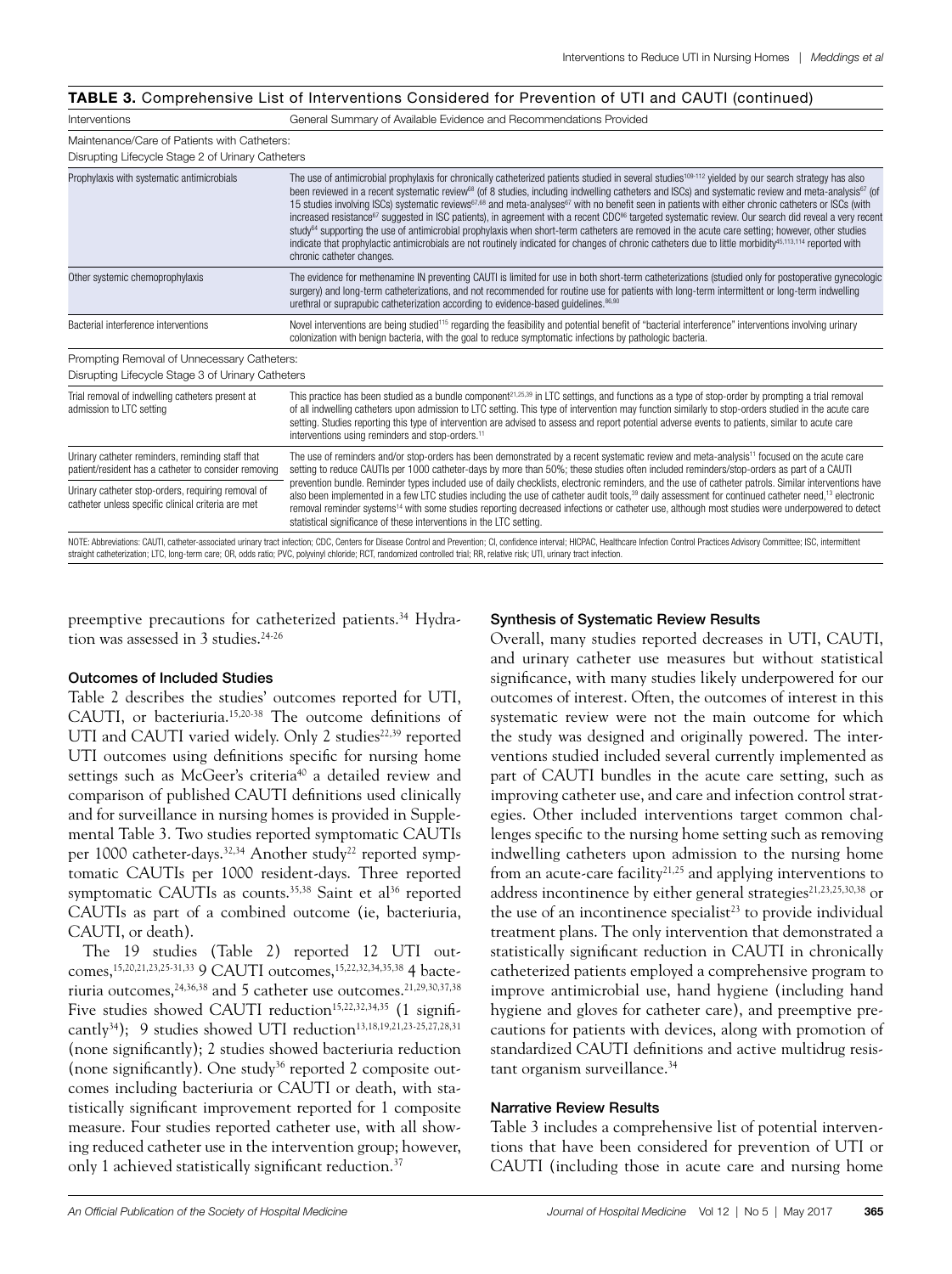settings), as summarized from this systematic review and prior narrative or systematic reviews.43-115

## **DISCUSSION**

We performed a broad systematic review of strategies to decrease UTI, CAUTI, and urinary catheter use that may be helpful in nursing homes. While many studies reported decreased UTI, CAUTI, or urinary catheter use measures, few demonstrated statistically significant reductions perhaps because many were underpowered to assess statistical significance. Pooled analyses were not feasible to provide the expected impact of these interventions in the nursing home setting.

This review confirms that bundles of interventions for prevention of CAUTI have been implemented with some evidence of success in nursing home settings, with several components in common with those implemented in the acute care setting, such as hand hygiene and strategies to reduce and improve catheter use.41 Some studies focused on issues more common in nursing homes such as chronic catheterization and incontinence. A nursing home CAUTI bundle should be designed with the resources and challenges present in the nursing home environment in mind, and with recognition that, although the number of patients with catheters is less than in acute care, there will be more patients with chronic catheterization needs and incontinence.

Although catheter utilization in nursing homes is low, further reductions in catheter days and CAUTIs can be achieved. Catheter removal reminders and stop orders have demonstrated a greater than 50% reduction in CAUTIs in acute care settings;<sup>11</sup> an example of a stop-order intervention in nursing homes is trial removal of indwelling catheters present at facility admission without clear urologic need present at the time of admission.<sup>25</sup> Nursing home interventions to avoid catheter placement should include incontinence programs, discussion of alternatives to indwelling urinary catheters with patients, families, and frontline personnel, and urinary retention protocols. Programs to reduce CAUTI should include education to improve aseptic insertion, and to maintain awareness and proper care of catheters in place by regular assessment of catheter necessity, securement, hand hygiene, and preemptive barrier precautions for catheterized patients. Interventions that focus on improving appropriate use of urine tests and antibiotics to treat UTIs can also significantly affect the rates of reported symptomatic CAUTIs, with the potential to decrease unnecessary antibiotic use.<sup>20,21</sup>

The main limitation of this review is that many studies provided little information about their intervention and definition of outcomes. The strength of this review is the detailed and broad search strategy applied with generous inclusion of interventions and outcomes to highlight the available evidence and details of interventions that have been studied and implemented.

## **CONCLUSION**

This review synthesizes the current state of evidence and proposes strategies to reduce UTIs in nursing homes. Inter-

ventions that motivate catheter avoidance and catheter removal to prevent CAUTI in acute care<sup>11</sup> and nursing home settings are supported by the strongest available evidence, although the strength of that evidence is less in the nursing home setting. Limitations notwithstanding, interventions such as incontinence care planning and hydration programs can reduce UTI in this population and is important for overall wellbeing.

## Acknowledgments

The authors appreciate the guidance that Vineet Chopra MD, MSc, provided regarding options for methodological quality assessment tools, and the assistance of Mary Rogers PhD, MS, in interpreting the published Downs and Black Quality Index items, which informed our modification of this tool for application in this study. The authors appreciate, also, the feedback provided by the Agency for Healthcare Research and Quality (AHRQ) Content and Materials Development Committee for the AHRQ Safety Program for Long-Term Care: Preventing CAUTI and other Healthcare-associated Infections.

Disclosures: Agency for Healthcare Research and Quality (AHRQ) contract #HH-SA290201000025I provided funding for this study, which was developed in response to AHRQ Task Order #8 for ACTION II RFTO 26 CUSP for CAUTI in LTC. AHRQ developed the details of the task and provided comments on a draft report, which informed the report submitted to AHRQ in December 2013, used to inform the interventions for a national collaborative (http://www.hret.org/quality/projects/ long-term-care-cauti.shtml). Dr. Meddings's effort on this project was funded by concurrent effort from her AHRQ (K08 HS19767). Dr. Saint's and Dr. Krein's effort on this project was funded by concurrent effort from the Veterans Affairs National Center for Patient Safety, Ann Arbor Patient Safety Center of Inquiry. Dr. Meddings's other research is funded by AHRQ (2R01HS018334-04), the NIH-LRP program, the VA National Center for Patient Safety, and the VA Ann Arbor Patient Safety Center of Inquiry. Dr. Krein's other research is funded by a VA Health Services Research and Development Award (RCS 11-222). Dr. Mody's other research is funded by VA Healthcare System Geriatric Research Clinical Care Center (GRECC), NIA-Pepper Center, NIA (R01AG032298, R01AG041780, K24AG050685-01). Dr. Saint has received fees for serving on advisory boards for Doximity and Jvion. All other authors report no financial conflicts of interest. The findings and conclusions in this report are those of the authors and do not necessarily represent those of the sponsor, the Agency for Healthcare Research and Quality, or the U.S. Department of Veterans Affairs. These analyses were presented in part as a poster presentation at the ID Week Annual Meeting on October 10, 2014 in Philadelphia, PA.

## **References**

- 1. Beresford L. Post-acute patient care: new frontier for hospitalists. The Hospitalist. July 2015. http://www.the-hospitalist.org/hospitalist/article/122330/post-acute-patient-care-new-frontier-hospitalists. Accessed March 31, 2017.
- 2. Butterfield S. Hospital medicine matures: Hospitalists and hospitalist groups move into post-acute care. 2012. http://www.acphospitalist.org/archives/2012/10/ coverstory.htm. Accessed April 6, 2016.
- 3. Pittman D. SNFs: New Turf for Hospitalists? 2013. http://www.medpagetoday.com/ HospitalBasedMedicine/Hospitalists/39401. Accessed April 6, 2016.
- 4. Society of Hospital Medicine. SHM and IPC Healthcare Develop First SHM Primer for Hospitalists in Skilled Nursing Facilities. 2015. http://www.hospitalmedicine.org/Web/Media\_Center/Press\_Release/2015/SHM\_and\_IPC\_Healthcare\_Develop\_First\_SHM\_Primer\_for\_Hospitalists\_in\_Skilled\_Nursing\_Facilities.aspx. Accessed April 6, 2016.
- 5. Montoya A, Mody L. Common infections in nursing homes: a review of current issues and challenges. *Aging Health.* 2011;7(6):889-899.
- 6. Phillips CD, Adepoju O, Stone N, et al. Asymptomatic bacteriuria, antibiotic use, and suspected urinary tract infections in four nursing homes. *BMC Geriatr.*  2012;12:73.
- 7. Rogers M, Mody L, Kaufman S, Fries B, McMahon L, Saint S. Use of urinary collection devices in skilled nursing facilities in five states. *J Amer Geriatr Soc.*  2008;56:854-861.
- 8. Castle N, Engberg JB, Wagner LM, Handler S. Resident and facility factors associated with the incidence of urinary tract infections identified in the nursing home minimum data set. *J Appl Gerontol.* 2015. doi: 10.1177/0733464815584666.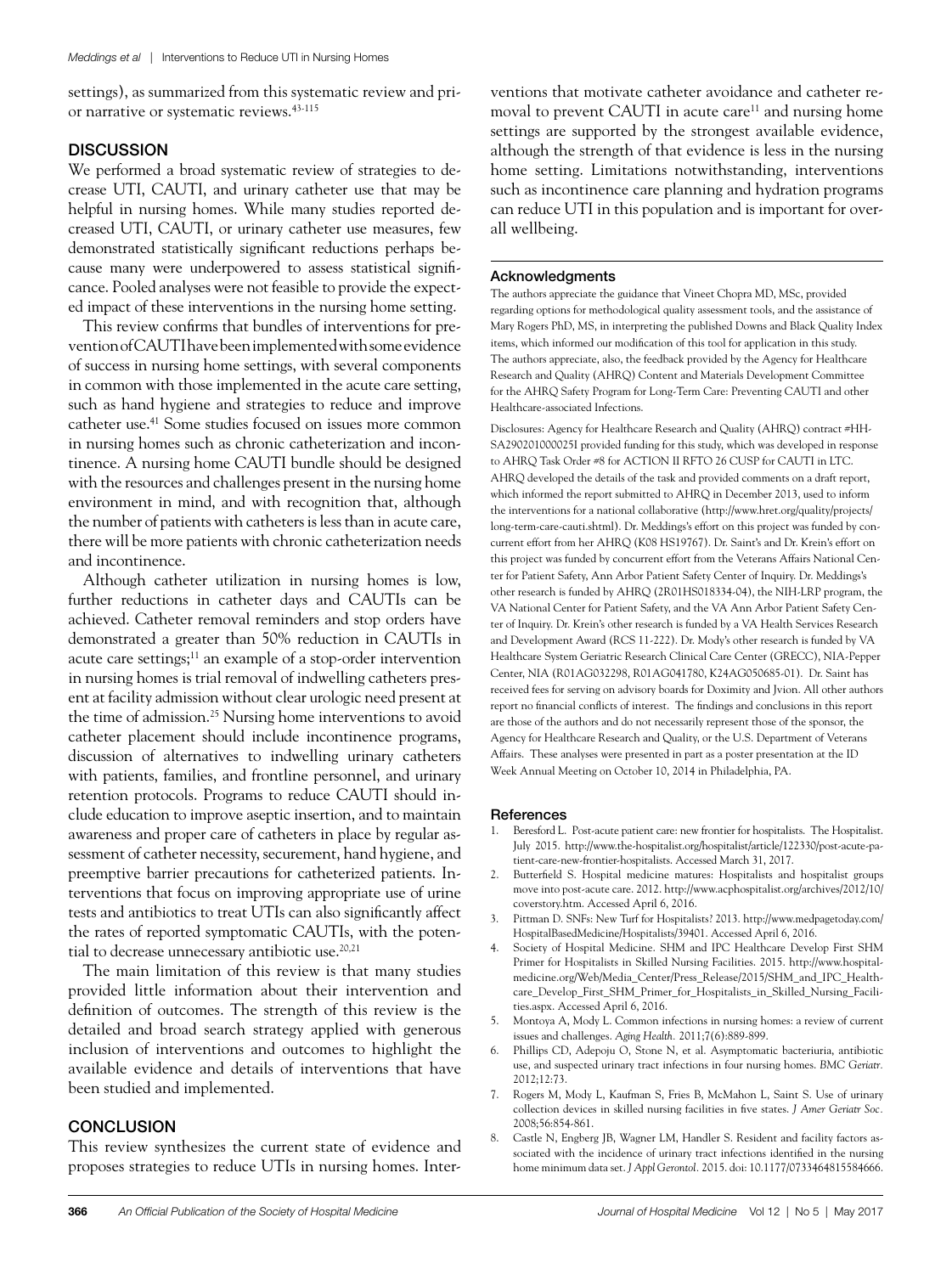- 9. Tsan L, Langberg R, Davis C, et al. Nursing home-associated infections in Department of Veterans Affairs community living centers. *Am J Infect Control.*  2010;38(6):461-466.
- 10. Kunin CM, Chin QF, Chambers S. Morbidity and mortality associated with indwelling urinary catheters in elderly patients in a nursing home--confounding due to the presence of associated diseases. *J Am Geriatr Soc.* 1987;35(11):1001- 1006.
- 11. Meddings J, Rogers MA, Krein SL, Fakih MG, Olmsted RN, Saint S. Reducing unnecessary urinary catheter use and other strategies to prevent catheter-associated urinary tract infection: an integrative review. *BMJ Qual Saf.* 2013;23(4):277-289.
- 12. Abraham F, Abraham FP. A CAUTI bundle with a twist. *Am J Infect Control.*  2012;40(5):e79-e80.
- 13. Flynn ER, Zombolis K. Reducing hospital acquired indwelling urinary catheter-associated urinary tract infections through multidisciplinary team and shared governance practice model. *Am J Infect Control.* 2011;39(5):E28-E29.
- 14. Gokula MR, Gaspar P, Siram R. Implementation of an evidence based protocol to reduce use of indwelling urinary catheters in the long term care environment. *J Am Med Dir Assoc.* 2013;14(3):B23.
- 15. Brownhill K. Training in care homes to reduce avoidable harm. *Nurs Times.*  2013;109(43):20-22.
- 16. Galeon CP, Romero I. Implementing a performance improvement project in a multi-level teaching facility on reducing catheter associated urinary tract infections (CAUTI). *Am J Infect Control.* 2014:S130-S131.
- 17. Evans ME, Kralovic SM, Simbartl LA, et al. Nationwide reduction of health care-associated methicillin-resistant Staphylococcus aureus infections in Veterans Affairs long-term care facilities. *Am J Infect Control.* 2014;42(1):60-62.
- 18. Evans KA, Ligon R, Lipton C. Reduction of antibiotic starts for asymptomatic bacteriuria in skilled nursing facilities. *J Am Geriatr Soc.* 2015;63:S131.
- 19. Downs SH, Black N. The feasibility of creating a checklist for the assessment of the methodological quality both of randomised and non-randomised studies of health care interventions. *J Epidemiol Community Health.* 1998;52(6):377-384.
- 20. Ahlbrecht H, Shearen C, Degelau J, Guay DR. Team approach to infection prevention and control in the nursing home setting. *Am J Infect Control.* 1999;27(1):64-70.
- 21. Cools HJ, van der Meer JW. Infection control in a skilled nursing facility: a 6-year survey. *J Hosp Infect.* 1988;12(2):117-124.
- 22. Fendler EJ, Ali Y, Hammond BS, Lyons MK, Kelley MB, Vowell NA. The impact of alcohol hand sanitizer use on infection rates in an extended care facility. *Am J Infect Control.* 2002;30(4):226-233.
- 23. Klay M, Marfyak K. Use of a continence nurse specialist in an extended care facility. *Urol Nurs.* 2005;25(2):101-102.
- 24. Lin S. A pilot study: fluid intake and bacteriuria in nursing home residents in southern Taiwan. *Nurs Res.* 2013;62(1):66-72.
- 25. McConnell J. Preventing urinary tract infections. *Geriatr Nurs.* 1984;5(8):361-362.
- 26. Mentes JC, Culp K. Reducing hydration-linked events in nursing home residents. *Clin Nurs Res.* 2003;12(3):210-225; discussion 226-218.
- 27. Miller SC, Lepore M, Lima JC, Shield R, Tyler DA. Does the introduction of nursing home culture change practices improve quality? *J Am Geriatr Soc.*  2014;62(9):1675-1682.
- 28. Stuart RL, Orr E, Kotsanas D, Gillespie EE. A nurse-led antimicrobial stewardship intervention in two residential aged care facilities. *Healthcare Infection.*  2015;20(1):4-6.
- 29. van Gaal B, Schoonhoven L, Mintjes JAJ, Borm GF, Koopmans RTCM, van Achterberg T. The SAFE or SORRY? programme. Part II: Effect on preventive care. *Int J Nurs Stud.* 2011;48(9):1049-1057.
- 30. van Gaal BGI, Schoonhoven L, Mintjes JAJ, et al. Fewer adverse events as a result of the SAFE or SORRY? programme in hospitals and nursing homes. part I: primary outcome of a cluster randomised trial. *Int J Nurs Stud.* 2011;48(9):1040-1048.
- 31. Yeung WK, Wilson Tam WS, Wong TW. Clustered randomized controlled trial of a hand hygiene intervention involving pocket-sized containers of alcohol-based hand rub for the control of infections in long-term care facilities. *Infect Control Hosp Epidemiol.* 2011;32(1):67-76.
- 32. Darouiche RO, Goetz L, Kaldis T, Cerra-Stewart C, AlSharif A, Priebe M. Impact of StatLock securing device on symptomatic catheter-related urinary tract infection: a prospective, randomized, multicenter clinical trial. *Am J Infect Control.* 2006;34(9):555-560.
- 33. Evans ME, Kralovic SM, Simbartl LA, et al. Prevention of methicillin-resistant Staphylococcus aureus infections in spinal cord injury units. *Am J Infect Control.*  2013;41(5):422-426.
- 34. Mody L, Krein S, Saint S, et al. A targeted infection prevention intervention in nursing home residents with indwelling devices: a randomized clinical trial. *JAMA Intern Med.* 2015;175:714-723.
- 35. Priefer BA, Duthie Jr EH, Gambert SR. Frequency of urinary catheter change and clinical urinary tract infection. Study in hospital-based, skilled nursing home. *Urology.* 1982;20(2):141-142.
- 36. Saint S, Kaufman SR, Rogers MA, Baker PD, Ossenkop K, Lipsky BA. Condom versus indwelling urinary catheters: a randomized trial. *J Am Geriatr Soc.*  2006;54(7):1055-1061.
- 37. Suardi L, Cazzaniga M, Spinelli M, Tagliabue A. From intermittent catheterisation to time-volume dependent catheterisation in patients with spinal cord injuries, through the use of a portable, ultrasound instrument. *Europa Medicophysica.*  2001;37(2):111-114.
- 38. Tang MW, Kwok TC, Hui E, Woo J. Intermittent versus indwelling urinary catheterization in older female patients. *Maturitas.* 2006;53(3):274-281.
- 39. Cassel BG, Parkes V, Poon R, Rae H. Quality improvement best practices and long-term indwelling urinary catheters. *Perspectives.* 2008;32(1):13-17.
- 40. Stone ND, Ashraf MS, Calder J, et al. Surveillance definitions of infections in long-term care facilities: revisiting the McGeer criteria. *Infect Control Hosp Epidemiol.* 2012;33(10):965-977.
- 41. Saint S, Greene MT, Krein SL, et al. A Program to Prevent Catheter-Associated Urinary Tract Infection in Acute Care. *New England Journal of Medicine.*  2016;374(22):2111-2119.
- 42. McGeer A, Campbell B, Emori TG, et al. Definitions of infection for surveillance in long-term care facilities. *Am J Infect Control.* 1991;19(1):1-7.
- 43. Nicolle LE. The chronic indwelling catheter and urinary infection in long-termcare facility residents. *Infect Control Hosp Epidemiol.* 2001;22(5):316-321.
- 44. Nicolle LE; SHEA Long-Term Care Committee. Urinary tract infections in longterm-care facilities. *Infect Control Hosp Epidemiol.* 2001;22(3):167-175.
- 45. Nicolle LE. Catheter-related urinary tract infection. *Drug & Aging.*  2005;22(8):627-639.
- 46. Cochran S. Care of the indwelling urinary catheter Is it evidence based? *J Wound Ostomy Cont Nurs.* 2007;34(3):282-288.
- 47. Seiler WO, Stahelin HB. Practical management of catheter-associated UTIs. *Geriatrics.* 1988;43(8):43-50.
- 48. Stickler DJ, Chawla JC. The role of antiseptics in the management of patients with long-term indwelling bladder catheters. *J Hosp Infect.* 1987;10(3):219-228.
- 49. Gray M. Does the construction material affect outcomes in long-term catheterization? *J Wound Ostomy Cont Nurs.* 2006;33(2):116-121.
- 50. Trautner BW, Darouiche RO. Clinical review: prevention of urinary tract infection in patients with spinal cord injury. *J Spinal Cord Med.* 2002;2002(25):277-283.
- 51. Maloney C. Estrogen & recurrent UTI in postmenopausal women. *Am J Nurs.*  2002;102(8):44-52.
- 52. Raz R. Hormone replacement therapy or prophylaxis in postmenopausal women with recurrent urinary tract infection. *J Infect Dis.* 2001;183(suppl 1):S74-S76.
- 53. Godfrey H. Older people, continence care and catheters: dilemmas and resolutions. *Br J Nurs.* 2008;17(9):S4-S11.
- 54. Godfrey H, Evans A. Management of long-term urethral catheters: minimizing complications. *Br J Nurs.* 2000;9(2):74-76.
- 55. Kunin CM. Chemoprophylaxis and suppressive therapy in the management of urinary tract infections. *J Antimicrob Chemother.* 1994;33(suppl A):51-62.
- 56. Newman DK, Willson MM. Review of intermittent catheterization and current best practices. *Urol Nurs.* 2011;31(1):12-48.
- 57. Allan GM, Nicolle L. Cranberry for preventing urinary tract infection. *Can Fam Physician.* 2013;59(4):367.
- 58. Jepson RG, Williams G, Craig JC. Cranberries for preventing urinary tract infections. *Cochrane Database Syst Rev.* 2012;10:CD001321.
- 59. Wang CH, Fang CC, Chen NC, et al. Cranberry-containing products for prevention of urinary tract infections in susceptible populations: a systematic review and meta-analysis of randomized controlled trials. *Arch Intern Med.*  2012;172(13):988-996.
- 60. Moore KN, Fader M, Getliffe K. Long-term bladder management by intermittent catheterisation in adults and children. *Cochrane Database Syst Rev.*  2007(4):CD006008.
- 61. Li L, Ye WQ, Ruan H, Yang BY, Zhang SQ. Impact of hydrophilic catheters on urinary tract infections in people with spinal cord injury: systematic review and meta-analysis of randomized controlled trials. *Arch Phys Med Rehabil.*  2013;94(4):782-787.
- 62. Jamison J, Maguire S, McCann J. Catheter policies for management of long term voiding problems in adults with neurogenic bladder disorders. *Cochrane Database Syst Rev.* 2011(12):CD004375.
- 63. Gray M. What nursing interventions reduce the risk of symptomatic urinary tract infections in the patient with an indwelling catheter? *J Wound Ostomy Cont Nurs.* 2004;31(1):3-13.
- 64. Marschall J, Carpenter C, Fowler S, Trautner B. Antibiotic prophylaxis for urinary tract infections after removal of urinary catheter: meta-analysis. *BMJ.*  2013;346:f3147.
- 65. Sinclair L, Hagen S, Cross S. Washout policies in long-term indwelling urinary catheterization in adults: a short version Cochrane review. *Neurourol Urodyn.*  2011;30(7):1208-1212.